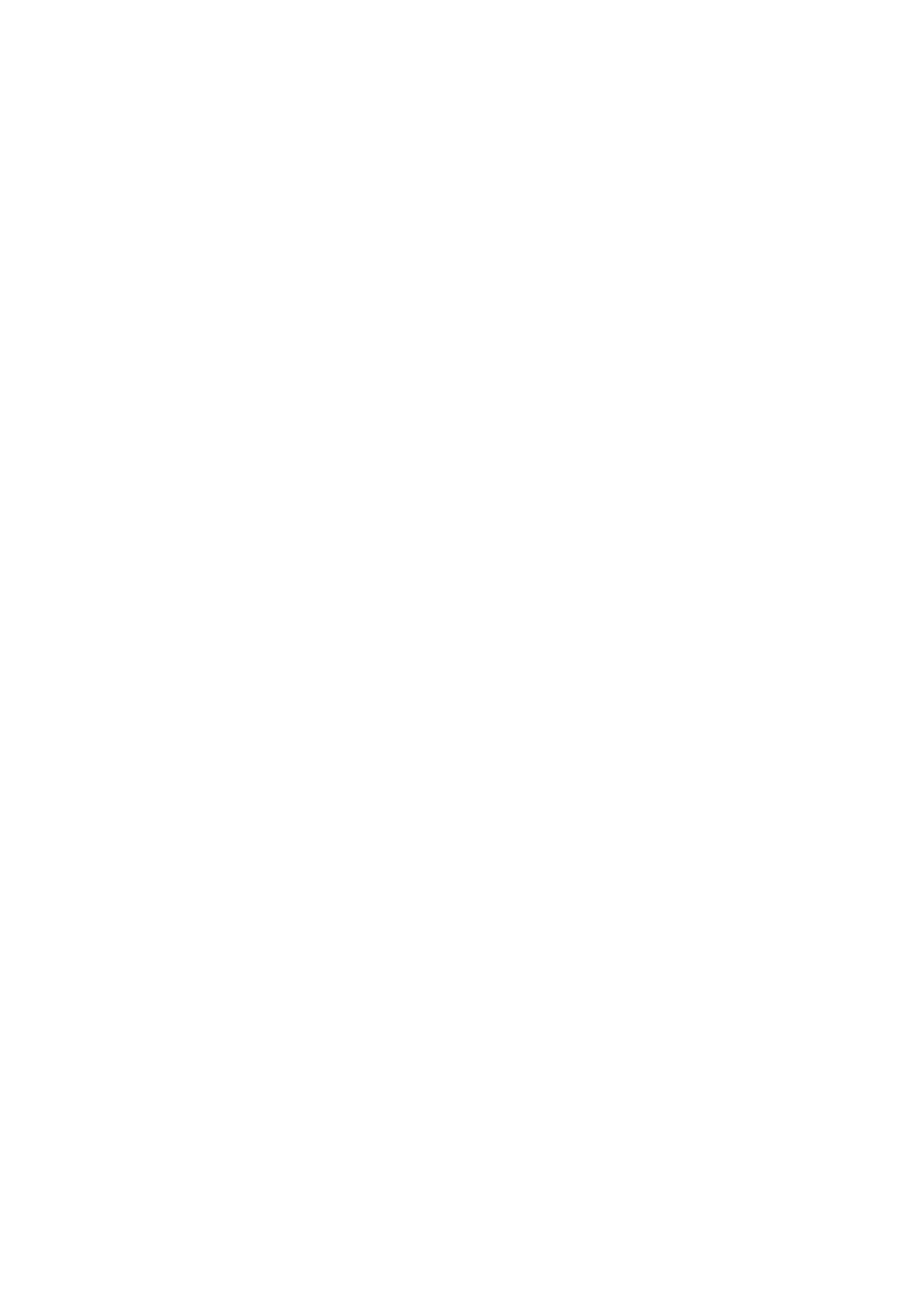# **Senate Standing Committee**

# **for the**

# **Scrutiny of Bills**

**Alert Digest No. 12 of 2006** 

**18 October 2006** 

**ISSN 1329-668X**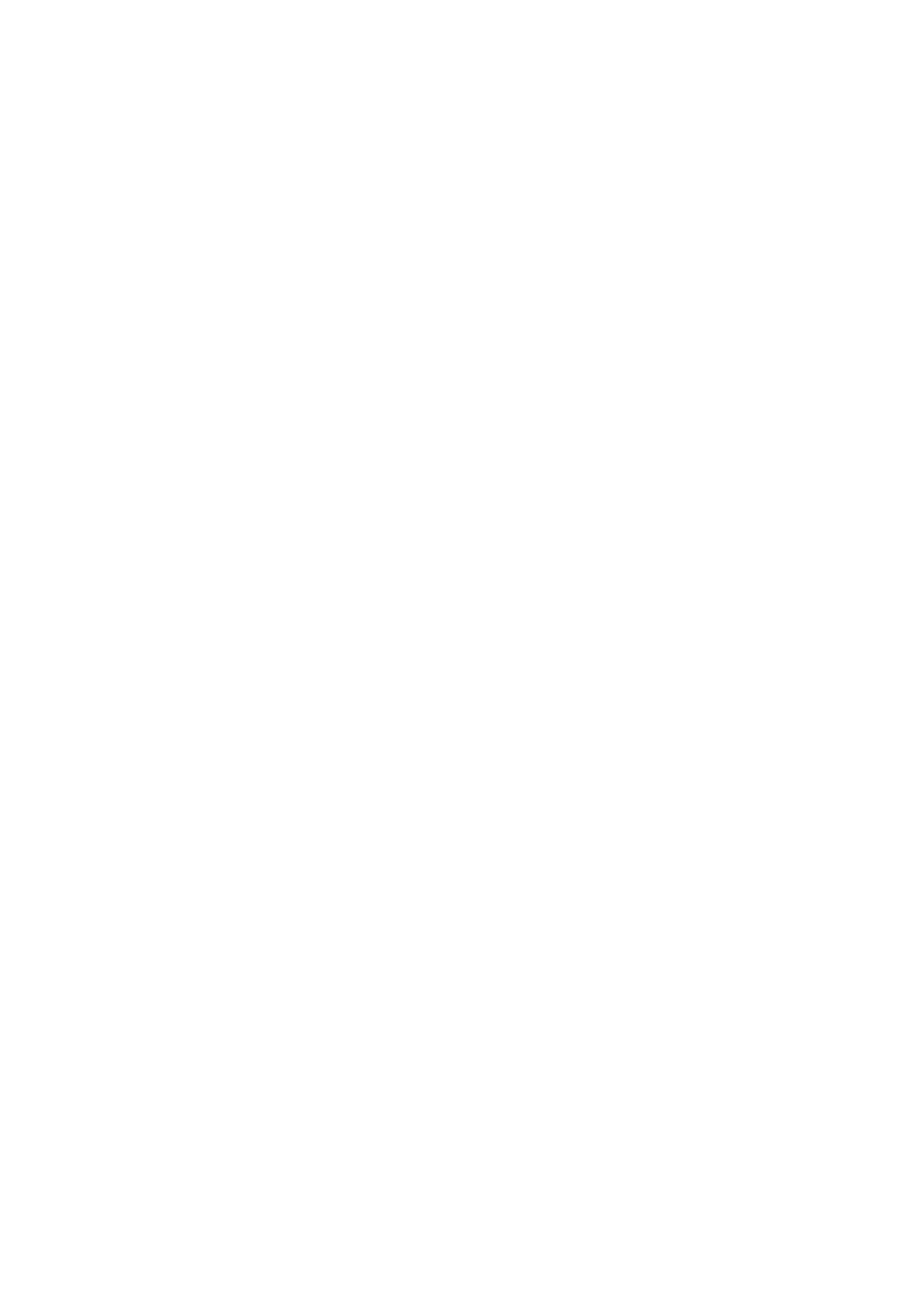### **Senate Standing Committee for the Scrutiny of Bills**

#### **Members of the Committee**

Senator R Ray (Chair) Senator B Mason (Deputy Chair) Senator G Barnett Senator D Johnston Senator A McEwen Senator A Murray

#### **Terms of Reference**

#### Extract from **Standing Order 24**

- (1) (a) At the commencement of each Parliament, a Standing Committee for the Scrutiny of Bills shall be appointed to report, in respect of the clauses of bills introduced into the Senate, and in respect of Acts of the Parliament, whether such bills or Acts, by express words or otherwise:
	- (i) trespass unduly on personal rights and liberties;
	- (ii) make rights, liberties or obligations unduly dependent upon insufficiently defined administrative powers;
	- (iii) make rights, liberties or obligations unduly dependent upon non-reviewable decisions;
	- (iv) inappropriately delegate legislative powers; or
	- (v) insufficiently subject the exercise of legislative power to parliamentary scrutiny.
	- (b) The committee, for the purpose of reporting upon the clauses of a bill when the bill has been introduced into the Senate, may consider any proposed law or other document or information available to it, notwithstanding that such proposed law, document or information has not been presented to the Senate.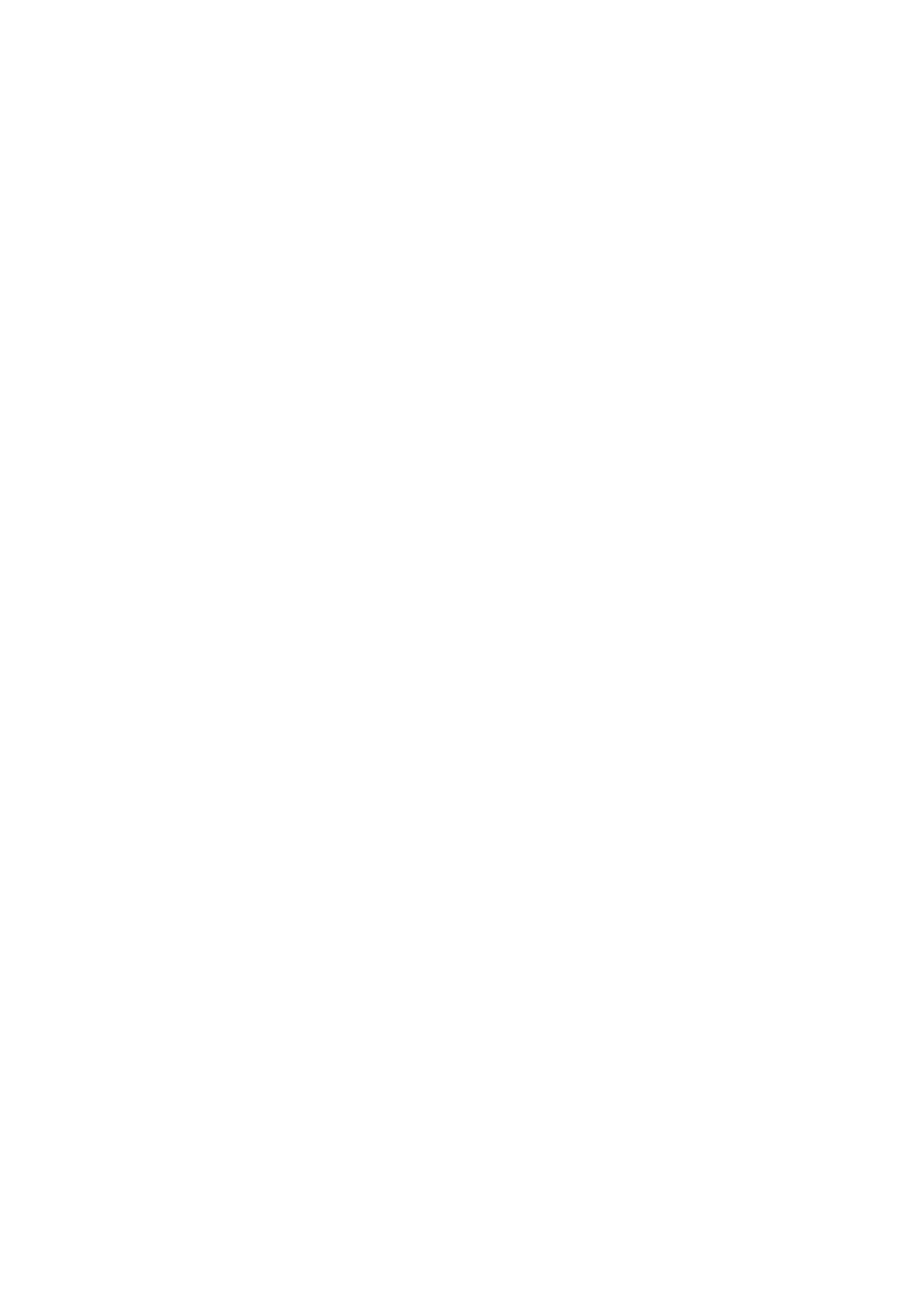#### **Commentary on bills**

|           | Broadcasting Services Amendment (Collection of<br>Datacasting Transmitter Licence Fees) Bill 2006 | 5      |
|-----------|---------------------------------------------------------------------------------------------------|--------|
| $\bullet$ | Datacasting Transmitter Licence Fees Bill 2006                                                    | 6      |
| $\bullet$ | <b>Environment and Heritage Legislation Amendment</b><br>(No. 1) Bill 2006                        | $\tau$ |
|           | Freedom of Information Amendment (Abolition of<br>Conclusive Certificates) Bill 2006              | 20     |
|           | Long Service Leave (Commonwealth Employees)<br>Amendment Bill 2006                                | 21     |
|           | Maritime Legislation Amendment (Prevention of<br>Pollution from Ships) Bill 2006                  | 22     |
|           | Migration Amendment (Border Integrity) Bill 2006                                                  | 23     |
|           | Migration Legislation Amendment (Enabling Permanent<br>Protection) Bill 2006                      | 24     |
|           | Parliamentary Superannuation Amendment Bill 2006                                                  | 25     |
|           | Provisions of bills which impose criminal sanctions for a<br>failure to provide information       | 26     |
|           | Scrutiny of standing appropriations                                                               | 27     |

#### • **The Committee has commented on these bills**

This Digest is circulated to all Honourable Senators. Any Senator who wishes to draw matters to the attention of the Committee under its terms of reference is invited to do so.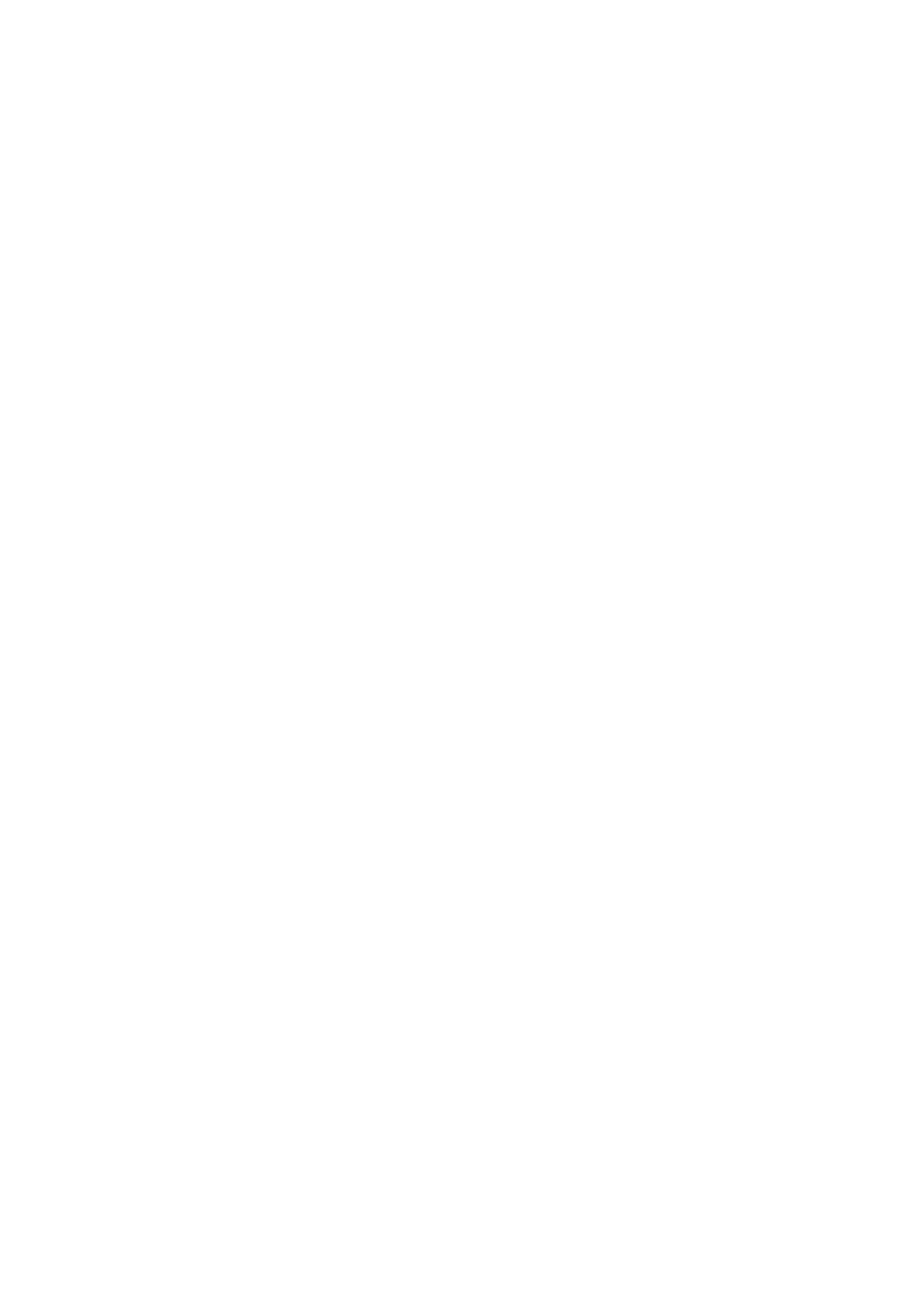### **Broadcasting Services Amendment (Collection of Datacasting Transmitter Licence Fees) Bill 2006**

Introduced into the House of Representatives on 12 October 2006 Portfolio: Communications, Information Technology and the Arts

#### **Background**

Introduced with the Datacasting Transmitter Licence Fees Bill 2006, this bill amends the *Australian Communications and Media Authority Act 2005*, the *Broadcasting Services Act 1992* and the *Radiocommunications Act 1992* to support the proposed Datacasting Transmitter Licence Fees Bill 2006 by ensuring compliance by channel A television licence holders with licence fee payment obligations and by requiring appropriate record-keeping in relation to the fees.

This bill follows the introduction of the Broadcasting Legislation Amendment (Digital Television) Bill 2006 and the Broadcasting Services Amendment (Media Ownership) Bill 2006 which the Committee dealt with in *Alert Digest No. 11 of 2006*.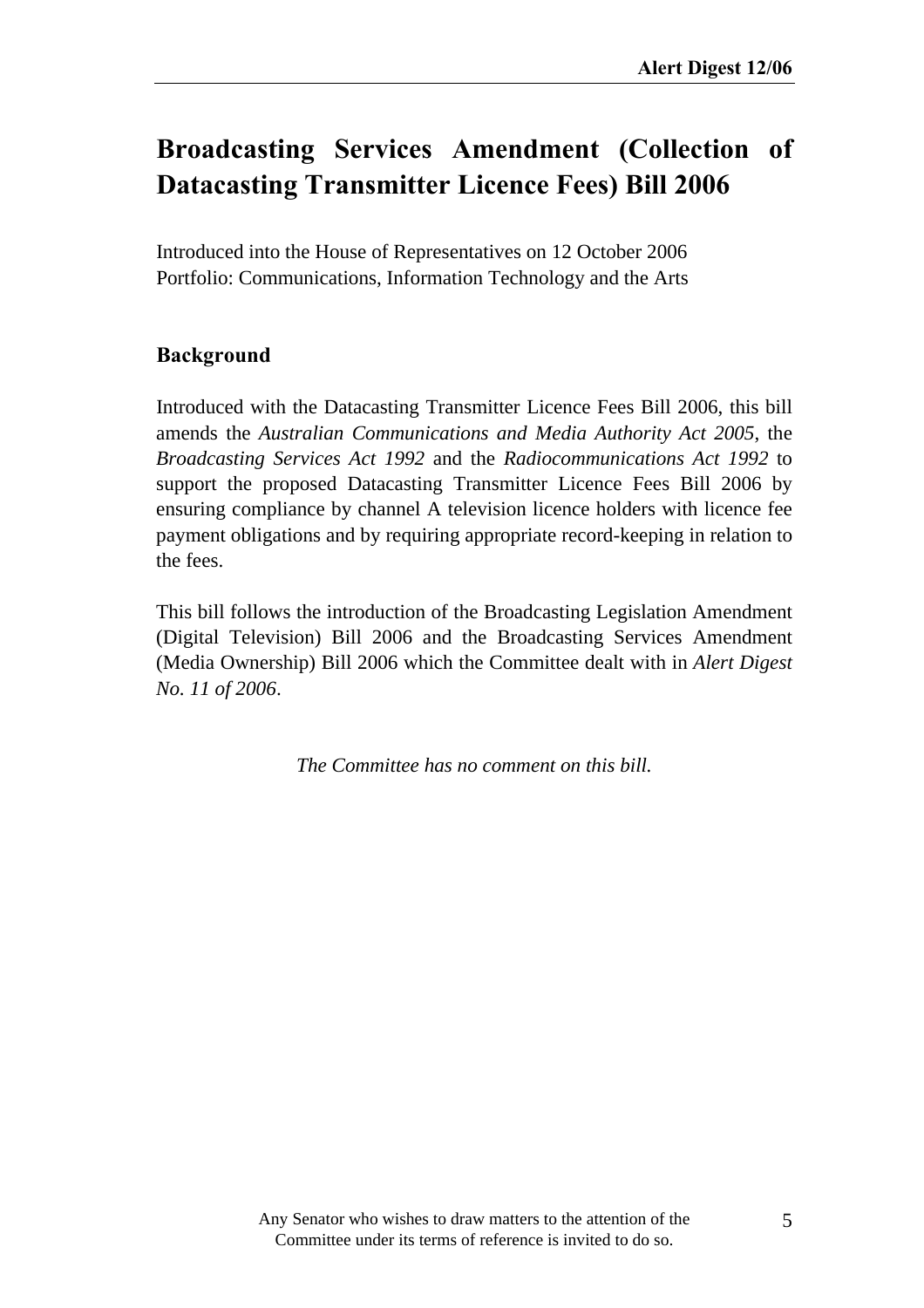## **Datacasting Transmitter Licence Fees Bill 2006**

Introduced into the House of Representatives on 12 October 2006 Portfolio: Communications, Information Technology and the Arts

#### **Background**

Introduced with the Broadcasting Services Amendment (Collection of Datacasting Transmitter Licence Fees) Bill 2006, this bill requires channel A datacasting transmitter licence holders to be subject to annual licence fees based on revenue received by the datacasting transmitter licence operator.

This bill follows the introduction of the Broadcasting Legislation Amendment (Digital Television) Bill 2006 and the Broadcasting Services Amendment (Media Ownership) Bill 2006 which the Committee dealt with in *Alert Digest No. 11 of 2006*.

#### **Excluding merits review Clause 9**

Clause 9 would empower the Australian Communications and Media Authority to direct that the earnings of one entity be treated as the earnings of another entity, if the Authority is 'of the opinion' that certain conditions have been met. The Committee notes it appears that the Authority is given an unfettered discretion in forming such an opinion, and that this discretion appears not to be subject to merits (or any other) review by the Administrative Appeals Tribunal. Since its establishment, the Committee has consistently drawn attention to provisions which explicitly exclude review by relevant appeal bodies or otherwise fail to provide for administrative review. The Committee **seeks the Minister's advice** whether the exercise of this discretion ought to be subject to such review.

*Pending the Minister's advice, the Committee draws Senators' attention to the provision, as it may be considered to make rights, liberties or obligations unduly dependent upon non-reviewable decisions, in breach of principle 1(a)(iii) of the Committee's terms of reference.*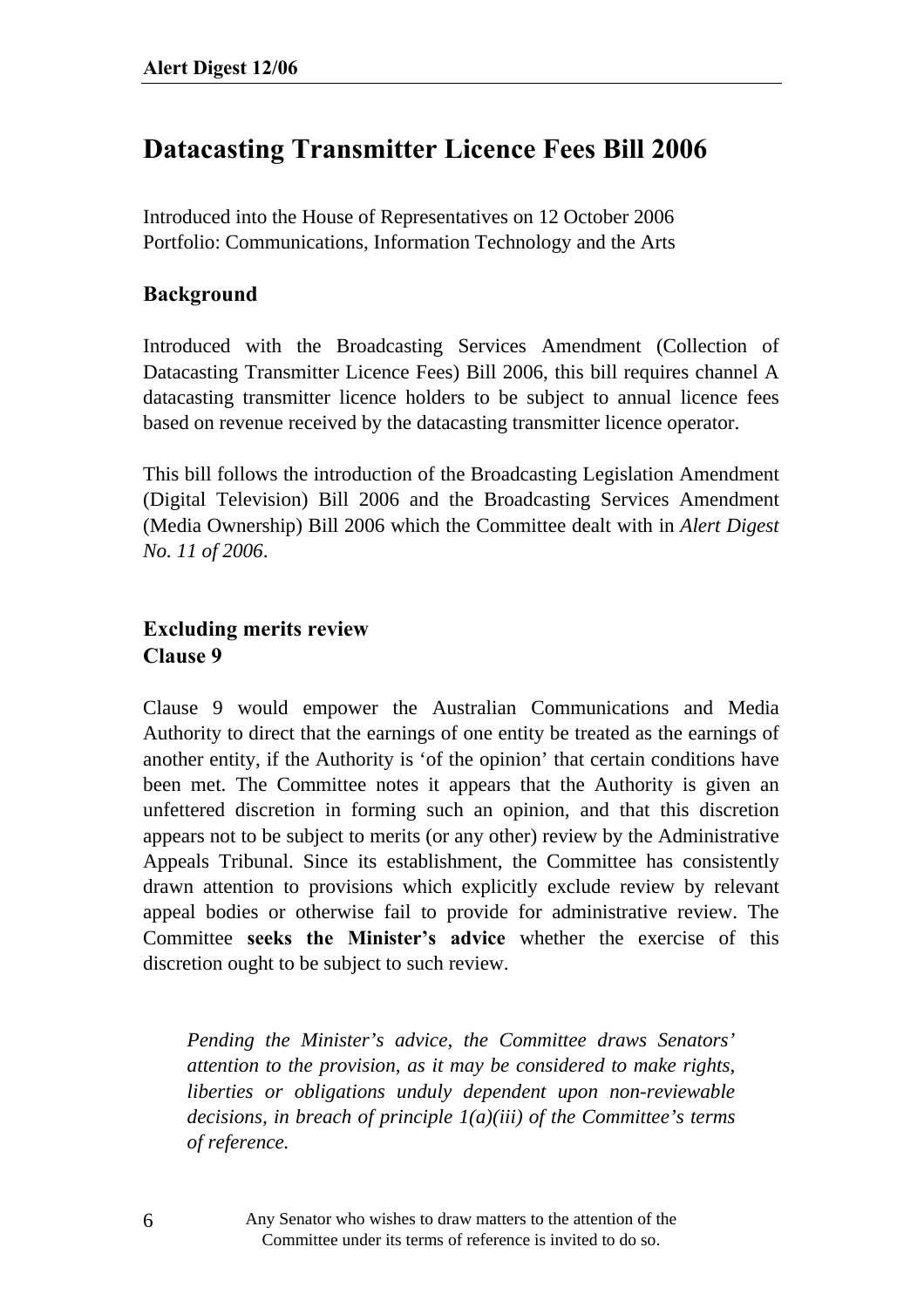## **Environment and Heritage Legislation Amendment (No. 1) Bill 2006**

Introduced into the House of Representatives on 12 October 2006 Portfolio: Environment and Heritage

#### **Background**

This bill amends the *Environment Protection and Biodiversity Conservation Act 1999* (EPBC), the *Australian Heritage Council Act 2003*, the *Environment and Heritage Legislation Amendment Act (No. 1) 2003*, the *Environment Protection (Alligator Rivers Region) Act 1978*, the *Environment Protection (Northern Territory Supreme Count) Act 1978*, the *Environment Protection (Sea Dumping) Act 1981* and the *Migration Act 1958* to:

- reduce processing time and costs for development interests;
- allow World Heritage properties to be transferred to the National Heritage List;
- improve cooperation on environmental assessment and approval processes between the Government and state and territory governments;
- clarify responsibilities for proponents and simplify the referral, assessment and approval processes;
- allow the Minister to publish policy statements on the application of the Act to assist in decision-making and inform the community;
- change the approach to the listing of heritage places and threatened species and ecological communities;
- continue the Register of the National Estate as a statutory register for a further five years to allow for the transfer of places to other registers;
- establish a List of Overseas Places of Historic Significance to Australia;
- align the EPBC Act and the *Fisheries Management Act 1991* to provide increased scope for the fisheries regulator to manage depleted fisheries to environmental and economic sustainability; and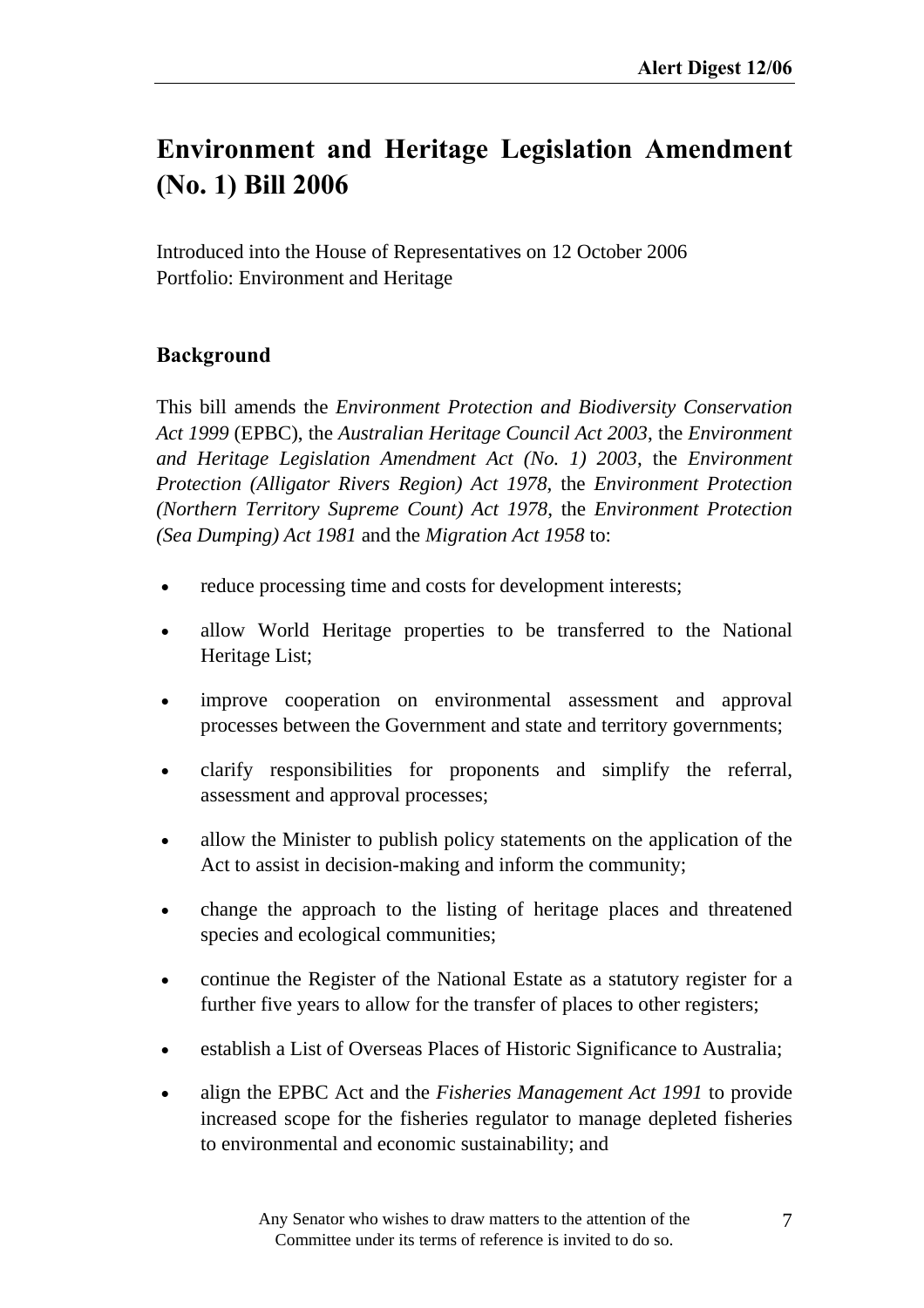• clarify and strengthen compliance and enforcement provisions of the Act.

The bill also contains application, saving and transitional provisions and a number of technical provisions designed to reduce duplication and complexity.

#### **Commencement Schedule 1, items 3, 8, 10, 12, and 14**

Items 3, 8, 10, 12 and 14 in the table in subclause 2(1) provide for items 607, 808, 836, 838 and 841 to 845 of Schedule 1 to this bill to commence five years after the day on which item 550 of Schedule 1 commences. Item 550 inserts new Subdivisions BA, BB and BC into Division 1 of Part 15 of the *Environment Protection and Biodiversity Conservation Act 1999*, which seek to reform the National Heritage nomination and listing process. The Committee notes that each of the items seek to repeal sections relating to the Register of the National Estate, however, limited explanation is provided in the explanatory memorandum as to the reason for this lengthy delay in commencement. The only place in the explanatory memorandum in which there is an explanation for the five-year delay in commencement is in paragraph 591 of the memorandum, on page 104, in relation to the repeal to be effected by item 841 of Schedule 1. Paragraph 591 states that the delayed commencement 'will allow time for the states and territories to amend legislation or processes and to heritage list places which are in the Register of the National Estate.' The relationship between that explanation and the new Subdivisions BA, BB and BC of Division 1 of Part 15 is not clear. The Committee **seeks the Minister's advice** as to the reason for the five-year delay in commencement.

*Pending the Minister's advice, the Committee draws Senators' attention to the provisions, as they may be considered to trespass unduly on personal rights and liberties, in breach of principle 1(a)(i) of the Committee's terms of reference.*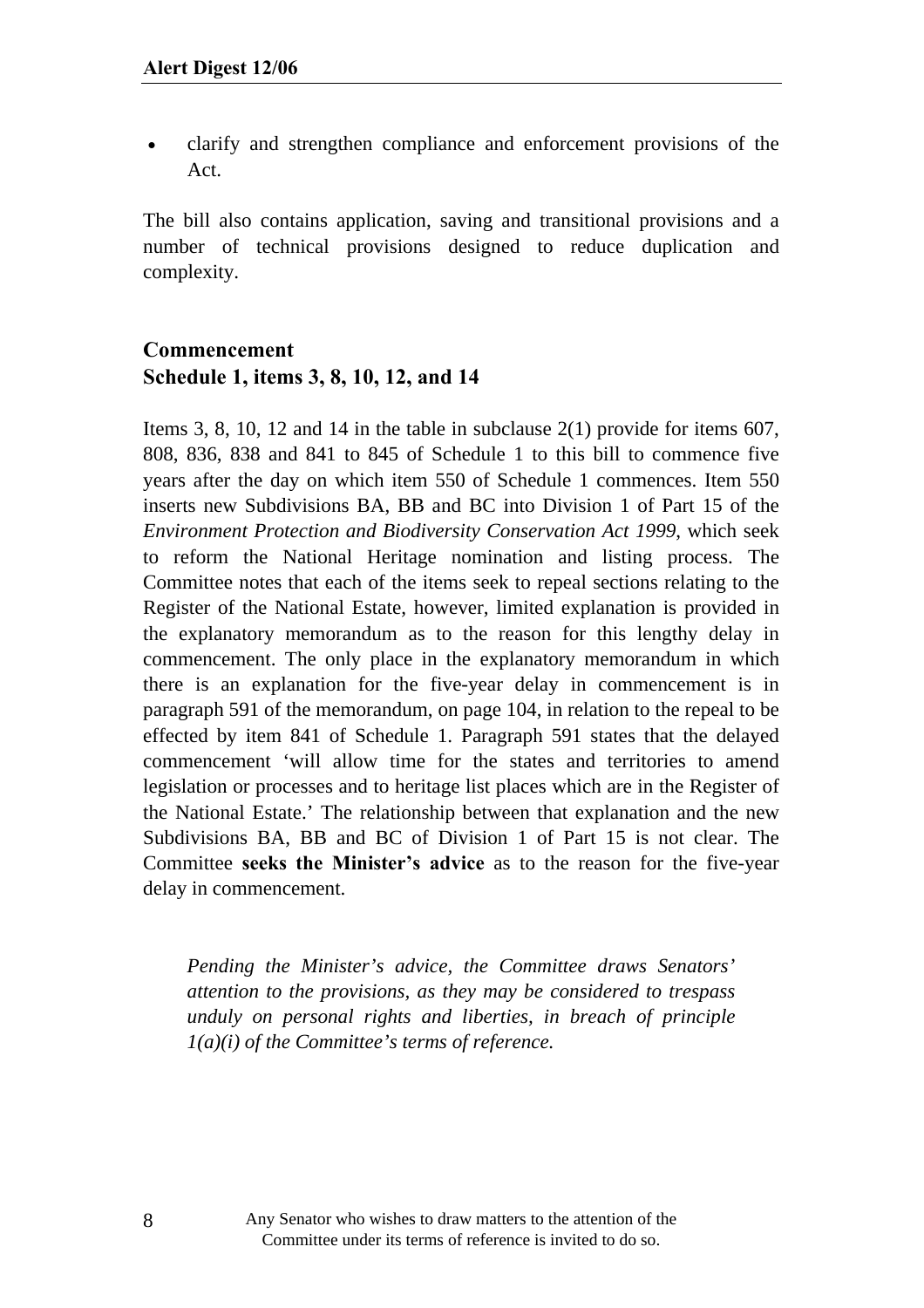#### **Commencement Schedule 1, items 781 and 782**

Items 5 and 6 in the table in subclause 2(1) provide for items 781 and 782 of Schedule 1 to this bill to commence immediately after the *Heritage of Western Australia Act 1990* of Western Australia starts to apply to freehold land in the territories of Christmas Island and Cocos (Keeling) Islands respectively.

The Committee notes the statement in the explanatory memorandum, at page 93, that the provisions recognise that alternative means to the Commonwealth Heritage List can be put in place to ensure the ongoing protection of heritage places on freehold land in these territories. For heritage property owners in the Cocos (Keeling) Islands and Christmas Island, this provision will have the effect of replacing Commonwealth heritage protection with State heritage protection, similar to that which applies to heritage property owners elsewhere in Australia. The explanatory memorandum goes on to state that '[i]t would be appropriate for the heritage legislation of Western Australia to be applied to protect the heritage values of these existing freehold properties, and future freehold heritage places in the territories. To ensure there is no gap in protection … this provision … will commence when the *Heritage of Western Australia Act 1990* starts to be applied in Christmas Island Territory and the Territory of Cocos (Keeling) Islands.' It is not clear from the explanatory memorandum when the *Heritage of Western Australia Act 1990* might be expected to be applied to these territories. Similarly, the Committee notes that while the Minister must announce by *Gazette* notice the day on which the *Heritage of Western Australia Act 1990* is applied to these territories, there is nothing in this bill which imposes any obligation on the Minister to have that Western Australian legislation apply to either of those Territories. The Committee is concerned that this would grant the Minister an unfettered discretion to determine when items 781 and 782 of Schedule 1 will commence. The Committee **seeks the Minister's advice** regarding the degree of certainty surrounding the commencement of these alternative means of protection in the *Heritage of Western Australia Act 1990* and whether items 5 and 6 in the table in clause 2(1) of this bill might be amended to set a time limit within which items 781 and 782 will commence.

*Pending the Minister's advice, the Committee draws Senators' attention to the provision, as it may be considered to trespass*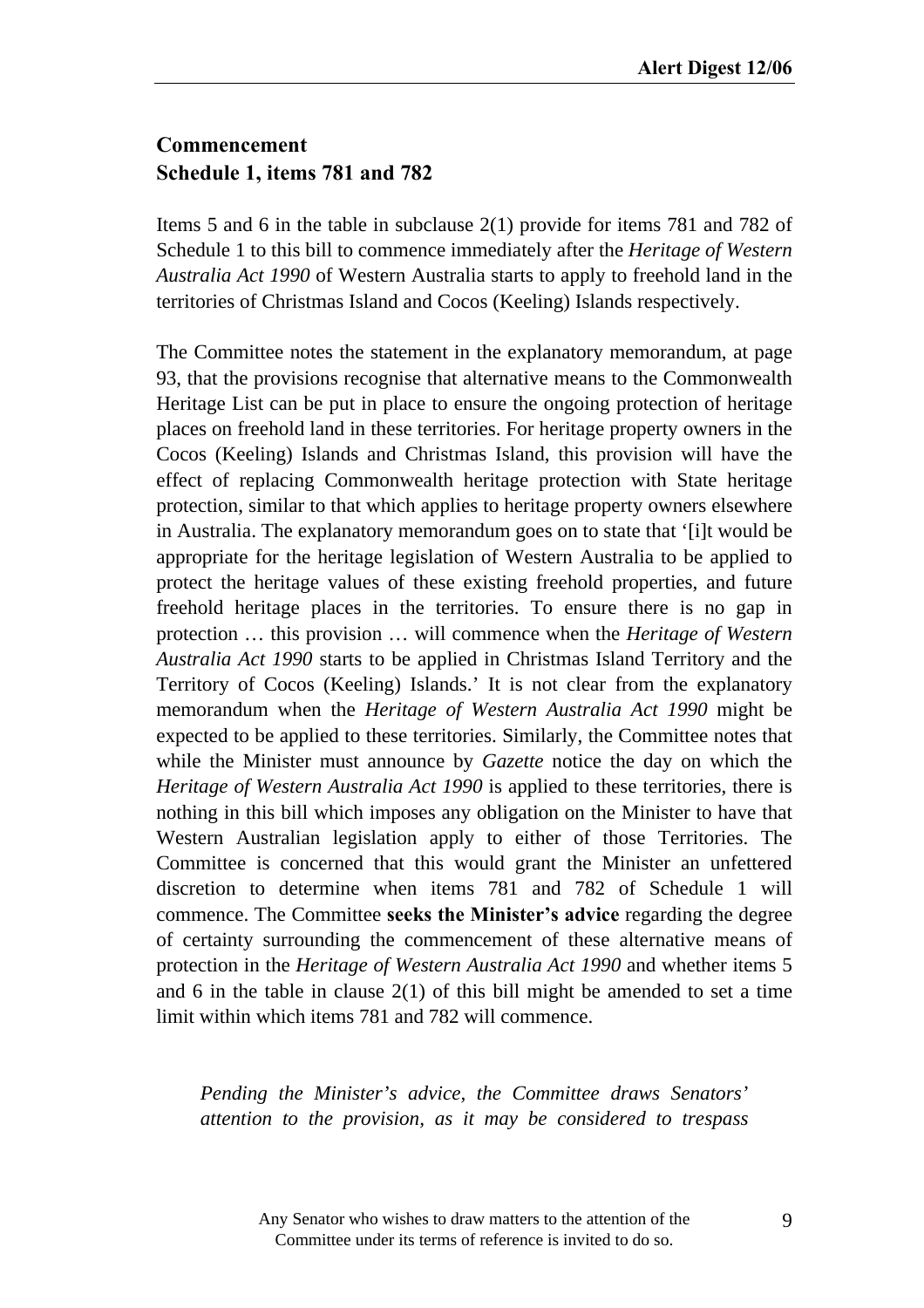*unduly on personal rights and liberties, in breach of principle 1(a)(i) of the Committee's terms of reference.*

#### **Strict liability Schedule 1, items 5, 7, 12, 14, 16, 18, 20, 22, 24, 26, 28, 32, 39, 41, 44, 46, 50, 52, 57, 59, 61, 63, 64, 66, 71, 73, 75, 77, 80 and 82**

A very great number of items in Schedule 1 would create offences to at least one element of which strict liability applies. The items are 5, 7, 12, 14, 16, 18, 20, 22, 24, 26, 28, 32, 39, 41, 44, 46, 50, 52, 57, 59, 61, 63, 64, 66, 71, 73, 75, 77, 80 and 82. The Committee notes that in respect of some of these offences, the maximum penalty is seven years imprisonment and 420 penalty units.

The Committee notes the reference on pages 25 – 26 of *A Guide to Framing Commonwealth Offences, Civil Penalties and Enforcement Powers,* February 2004 (the Guide), that in preparing legislation under which strict or absolute liability is imposed, agencies should familiarize themselves with the Committee's *Sixth Report of 2002: Application of Absolute and Strict Liability Offences in Commonwealth Legislation*. In particular, the Guide refers to the following principles from the Committee's Sixth Report which accord with the Government's approach to such provisions:

- 'strict liability should be introduced only after careful consideration on a case-by-case basis of all available options; it would not be proper to base strict liability on mere administrative convenience or rigid formula';
- 'strict liability offences should be applied only where the penalty does not include imprisonment and where there is a cap on monetary penalties; the general Commonwealth criteria of 60 penalty units … appears to be a reasonable maximum'; and
- 'strict liability may be appropriate where it is necessary to ensure the integrity of a regulatory regime such as, for instance, those relating to public health, the environment, or financial or corporate regulation.'

The Guide goes on to advise that '[i]f the explanatory memorandum to a Bill is not considered to provide adequate explanation for any use of strict or absolute liability, the Committee will seek an explanation from the responsible Minister.'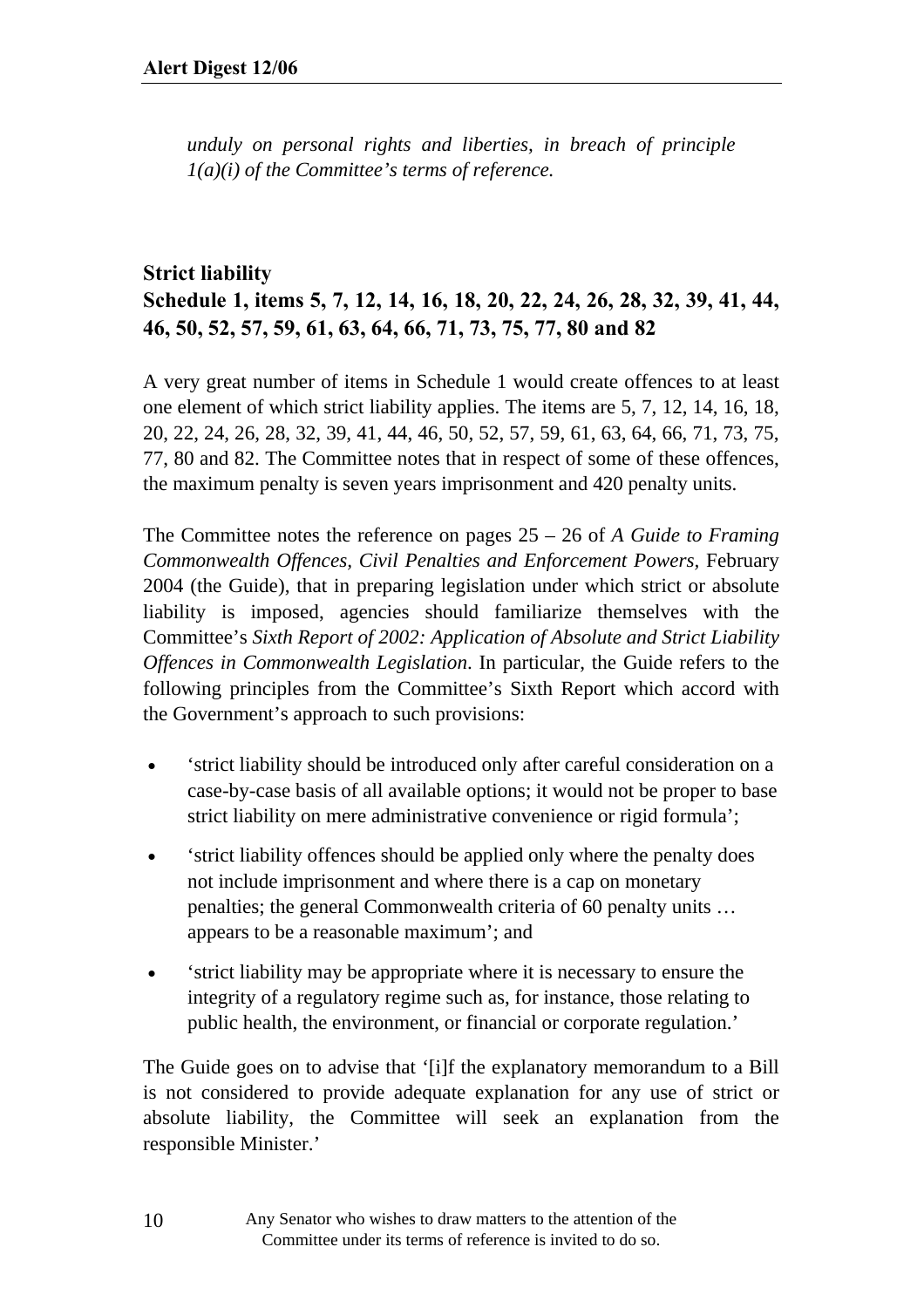The explanatory memorandum makes no reference to the principles set out in the Guide or the Committee's Sixth Report, and while stating the effect of the proposed amendments, gives no explanation or justification for these apparent departures from those principles. The Committee seeks the Minister's advice as to the justification for the imposition of strict liability in these cases.

*Pending the Minister's advice, the Committee draws Senators' attention to the provisions, as they may be considered to trespass unduly on personal rights and liberties, in breach of principle 1(a)(i) of the Committee's terms of reference.*

#### **Strict liability Schedule 1, item 291**

Item 291 of Schedule 1 would insert a new section 142B into the *Environment Protection and Biodiversity Conservation Act 1999*, which creates a strict liability offence of breaching conditions attached to an approval granted under Part 9 of the Act of 1999. In this case, the explanatory memorandum states, on page 39, that 'the intent of this provision is to enable enforcement of breaches of approval conditions, in particular minor technical breaches such as the failure to prepare and submit for approval an environmental management plan, which are difficult to enforce under the civil penalty and criminal provisions in sections 142 and 142A of the 1999 Act.' The explanatory memorandum offers no justification for the imposition of strict liability in this case. The Committee notes again the principles set out in *A Guide to Framing Commonwealth Offences, Civil Penalties and Enforcement Powers* and in its *Sixth Report of 2002: Application of Absolute and Strict Liability Offences in Commonwealth Legislation*, and **seeks the Minister's advice** as to the justification for the application of strict liability in this case.

*Pending the Minister's advice, the Committee draws Senators' attention to the provision, as it may be considered to trespass unduly on personal rights and liberties, in breach of principle 1(a)(i) of the Committee's terms of reference.*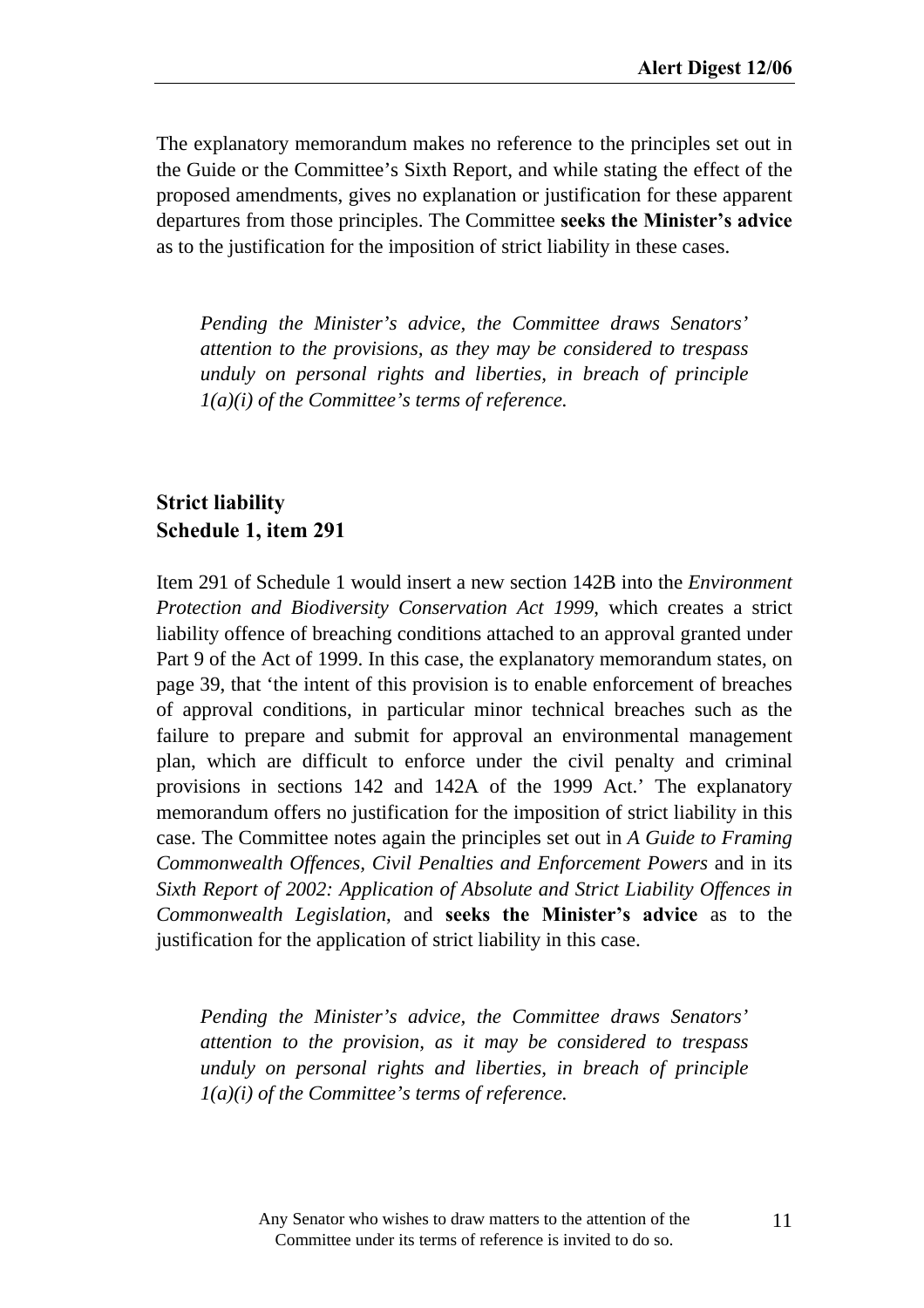#### **Strict liability Schedule 1, items 591 and 595**

Items 591 and 595 of Schedule 1 would insert new subsections 354A(2), (4) and (7), and new subsection 355A(2) into the *Environment Protection and Biodiversity Conservation Act 1999*, each of which create offences of strict liability and to which a maximum penalty of 2 years imprisonment or 1,000 penalty units or both applies. The explanatory memorandum, at paragraphs 377 and 380, merely states that the item 'sets out where strict liability applies for each offence', but does not seek to justify this departure from the general rule of criminal liability being based on intentional acts. The Committee notes again the principles set out in *A Guide to Framing Commonwealth Offences, Civil Penalties and Enforcement Powers* and in its *Sixth Report of 2002: Application of Absolute and Strict Liability Offences in Commonwealth Legislation*, in particular the expectation that 'strict liability offences should be applied only where the penalty does not include imprisonment and where there is a cap on monetary penalties; the general Commonwealth criteria of 60 penalty units … appears to be a reasonable maximum'. The Committee **seeks**  the Minister's advice as to the justification for the departure from accepted principles in this case.

*Pending the Minister's advice, the Committee draws Senators' attention to the provisions, as they may be considered to trespass unduly on personal rights and liberties, in breach of principle 1(a)(i) of the Committee's terms of reference.*

#### **Legislative Instruments Act—exemptions Schedule 1, items 354 and 358**

Section 183 of the *Environment Protection and Biodiversity Conservation Act 1999* requires the Minister, by instrument published in the Gazette, to establish a list of threatening processes that are key threatening processes. Proposed new subsection 184(1), to be inserted by item 354 of Schedule 1 of this bill, clarifies that such an instrument is a legislative instrument for the purposes of the *Legislative Instruments Act 2003* (LIA). Proposed new subsection 184(2), to be inserted by item 358 of Schedule 1, provides that the sunsetting regime contained in Part 6 of the LIA does not apply to an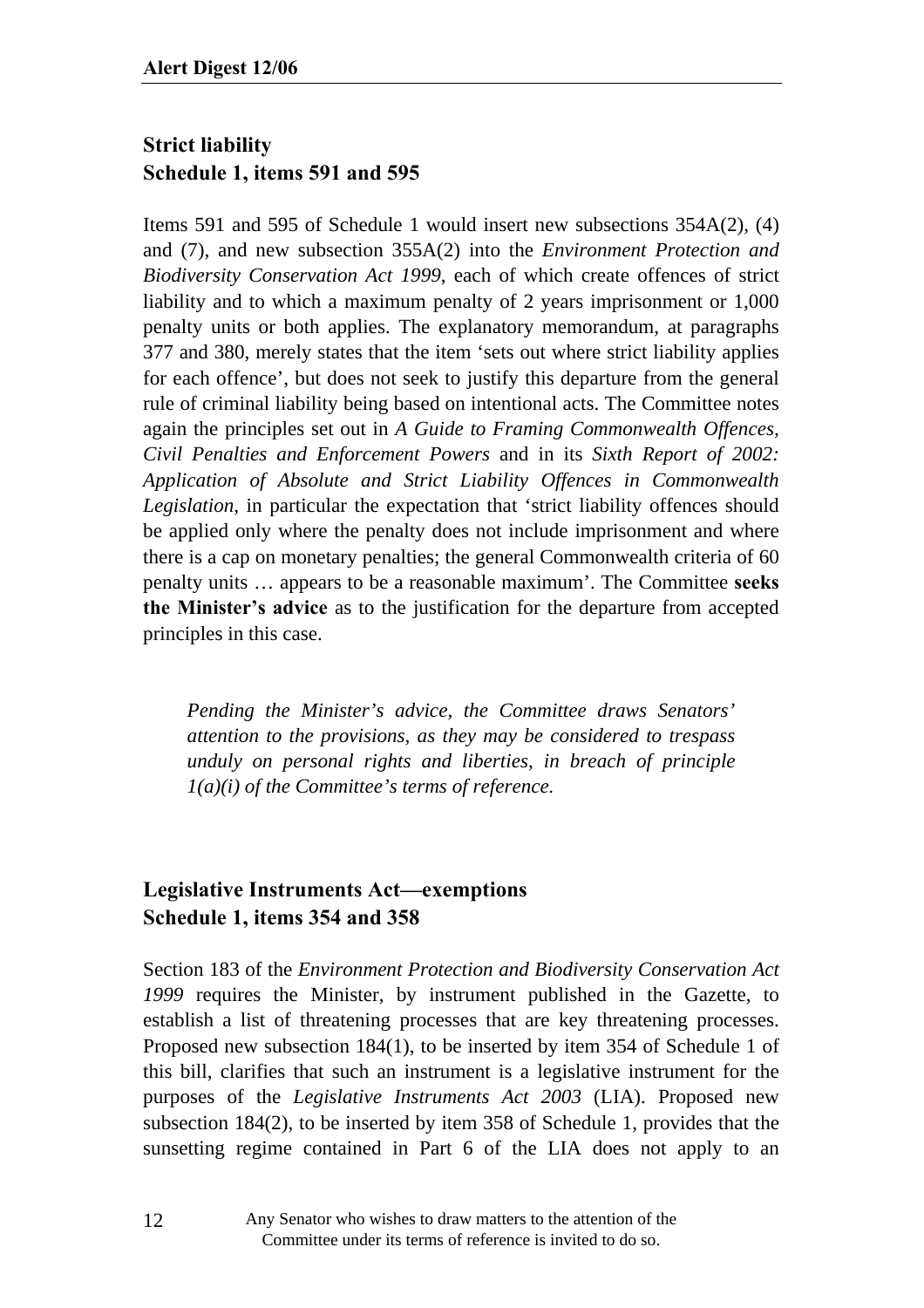instrument made under subsection 184(1). The Committee expects that the justification for exemptions from the LIA will be set out in the explanatory memorandum to the bill. In this case, the explanatory memorandum, at paragraph 176, merely repeats the substance of the new subsection, but gives no reason for its insertion. The Committee **seeks the Minister's advice** as to the justification for this exemption.

*Pending the Minister's advice, the Committee draws Senators' attention to the provision, as it may be considered to insufficiently subject the exercise of legislative power to parliamentary scrutiny, in breach of principle 1(a)(v) of the Committee's terms of reference.* 

#### **Legislative Instruments Act—declaration Schedule 1, items 391 and 466**

Items 391 and 466 of Schedule 1 would insert new subsections 208A(2) and 265(2) respectively into the Principal Act, both of which state that an instrument made under subsection 208A(1) or 265(1) respectively 'is not a legislative instrument'. Office of Parliamentary Counsel Drafting Direction No. 3.8 advises, on page 7, that where an instrument is being exempted from the Legislative Instruments Act, the explanatory memorandum should include an explanation of this and give a detailed explanation of the justification for that exemption. The Committee notes that in this case, the explanatory memorandum, at paragraphs 214 and 247 respectively, merely repeats the substance of the subsections. Neither paragraph provides a reason for the respective subsection. It appears in both cases that the instruments referred to are administrative in character and that the respective subsections are for information only. The Committee **seeks the Minister's advice** whether these subsections have been included for information only.

*Pending the Minister's advice, the Committee draws Senators' attention to the provisions, as they may be considered to insufficiently subject the exercise of legislative power to parliamentary scrutiny, in breach of principle 1(a)(v) of the Committee's terms of reference.*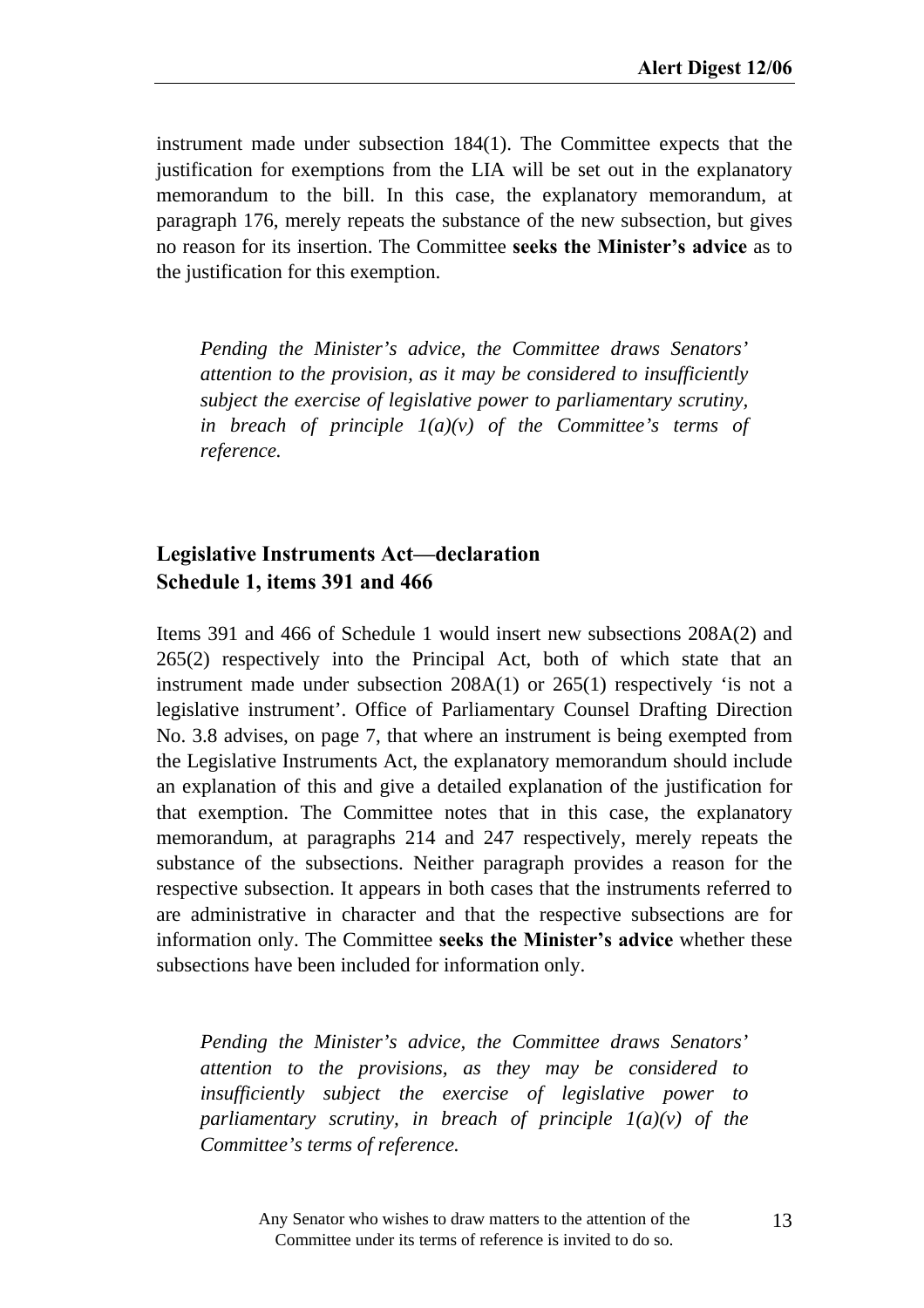#### **Excluding merits review Schedule 1, items 415, 448 and 465**

Items 415, 448 and 465 of Schedule 1 would insert new subsections 221A(2), 243A(2) and 263A(2) into the *Environment Protection and Biodiversity Conservation Act 1999*. The effect of each of those subsections is to remove the current provision for merits review by the Administrative Appeals Tribunal for decisions made personally by the Minister in relation to permits of various types.

Since its establishment, the Committee has consistently drawn attention to provisions which explicitly exclude review by relevant appeal bodies or otherwise fail to provide for administrative review. The Committee would expect to see the justification for any section which appears to reduce merits review. In this case, the explanatory memorandum, at paragraphs 222, 238 and 246, merely states that this 'leaves the merits of these important decisions to be dealt with by the Government.' The Committee seeks the Minister's **advice** as to the justification for this apparent reduction in merit review.

*Pending the Minister's advice the Committee draws Senators' attention to the provisions, as they may be considered to make rights, liberties or obligations unduly dependent upon nonreviewable decisions, in breach of principle 1(a)(iii) of the Committee's terms of reference.* 

#### **Abrogation of the privilege against self-incrimination Schedule 1, item 767**

Item 767 of Schedule 1 would insert a new section 486J into the *Environment Protection and Biodiversity Conservation Act 1999* which would abrogate the privilege against self-incrimination for a person required to answer a question or produce a document under new Division 15A of the Act. However, subsection 486J(2) would limit the circumstances in which information so provided is admissible in evidence in proceedings against the affected person, and the Committee is prepared to accept that it strikes a reasonable balance between the competing interests of obtaining information and protecting individuals' rights.

> Any Senator who wishes to draw matters to the attention of the Committee under its terms of reference is invited to do so.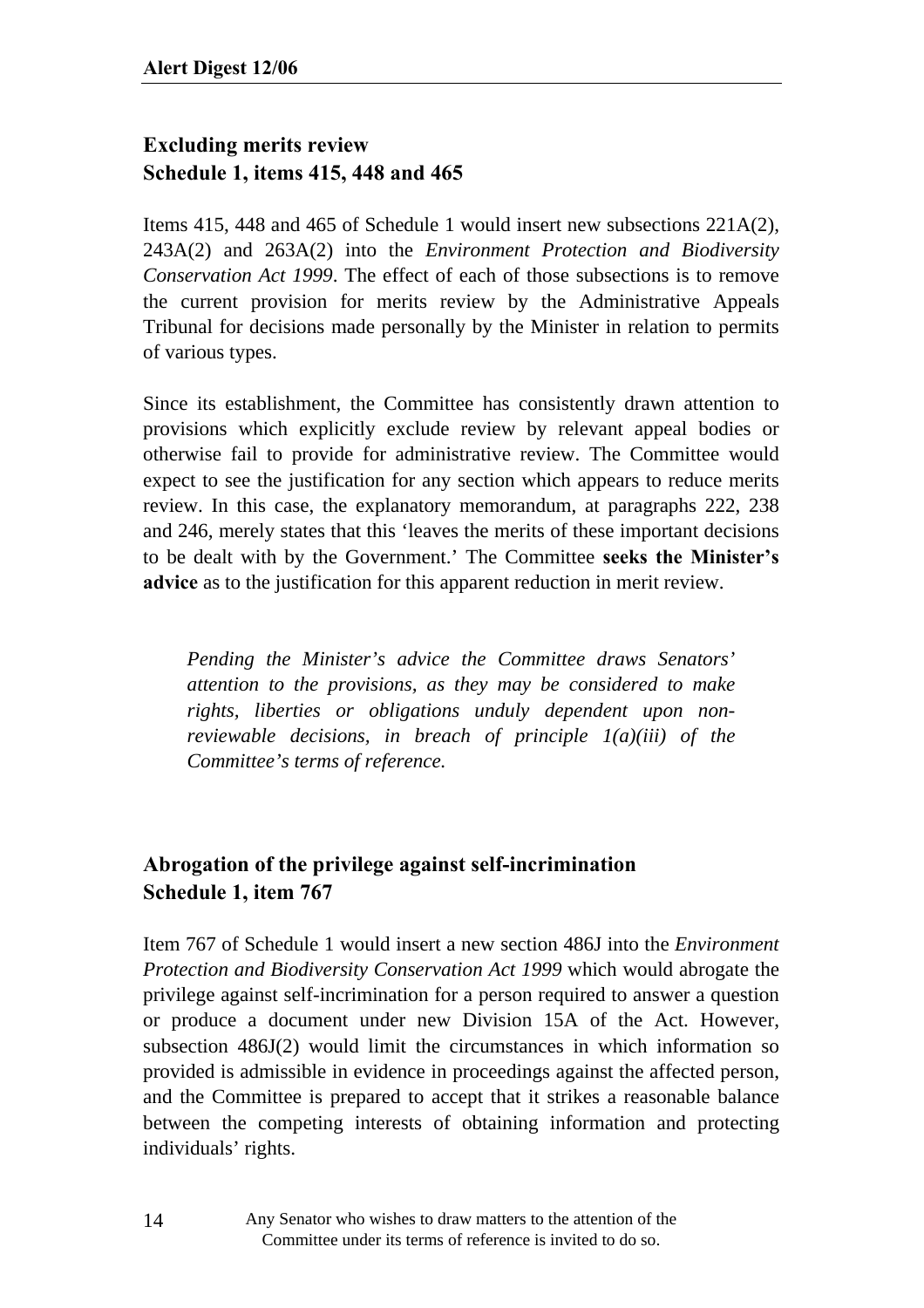*In the circumstances, the Committee makes no further comment on this provision.* 

#### **Search and seizure Schedule 1**

Item 835 of Schedule 1 to this bill inserts a new Schedule 1 into the *Environment Protection and Biodiversity Conservation Act 1999* which would provide for the detention of suspected non-citizen offenders suspected of committing an offence, searching and screening detainees and carrying out identification tests on detainees. The explanatory memorandum states, on page 95, that the Government's ability to enforce the Act in Australia's maritime jurisdiction and non self-governing Territories and to protect Commonwealth reserves such as Ashmore Reef National Nature Reserve is limited because the *Migration Act 1958* prevents authorised officers from bringing non-citizens suspected of committing offences against the Act into the migration zone. The explanatory memorandum also states that the Schedule mirrors the provisions contained in the *Migration Act 1958* for dealing with the detention of unauthorised non-citizens, and the provisions of the *Fisheries Management Act 1991* providing for detention of foreign fishers suspected of offences against that Act.

The Committee has a long standing concern about the appropriateness of conferring police powers on persons other than police officers and the appropriateness of applying a power to search persons under arrest to persons under detention. As a minimum, the Committee expects the explanatory memorandum to provide a detailed justification for applying such powers in the proposed circumstances and an assurance that appropriate protocols or safeguards are to be implemented and an explanation of the nature of such protocols or safeguards.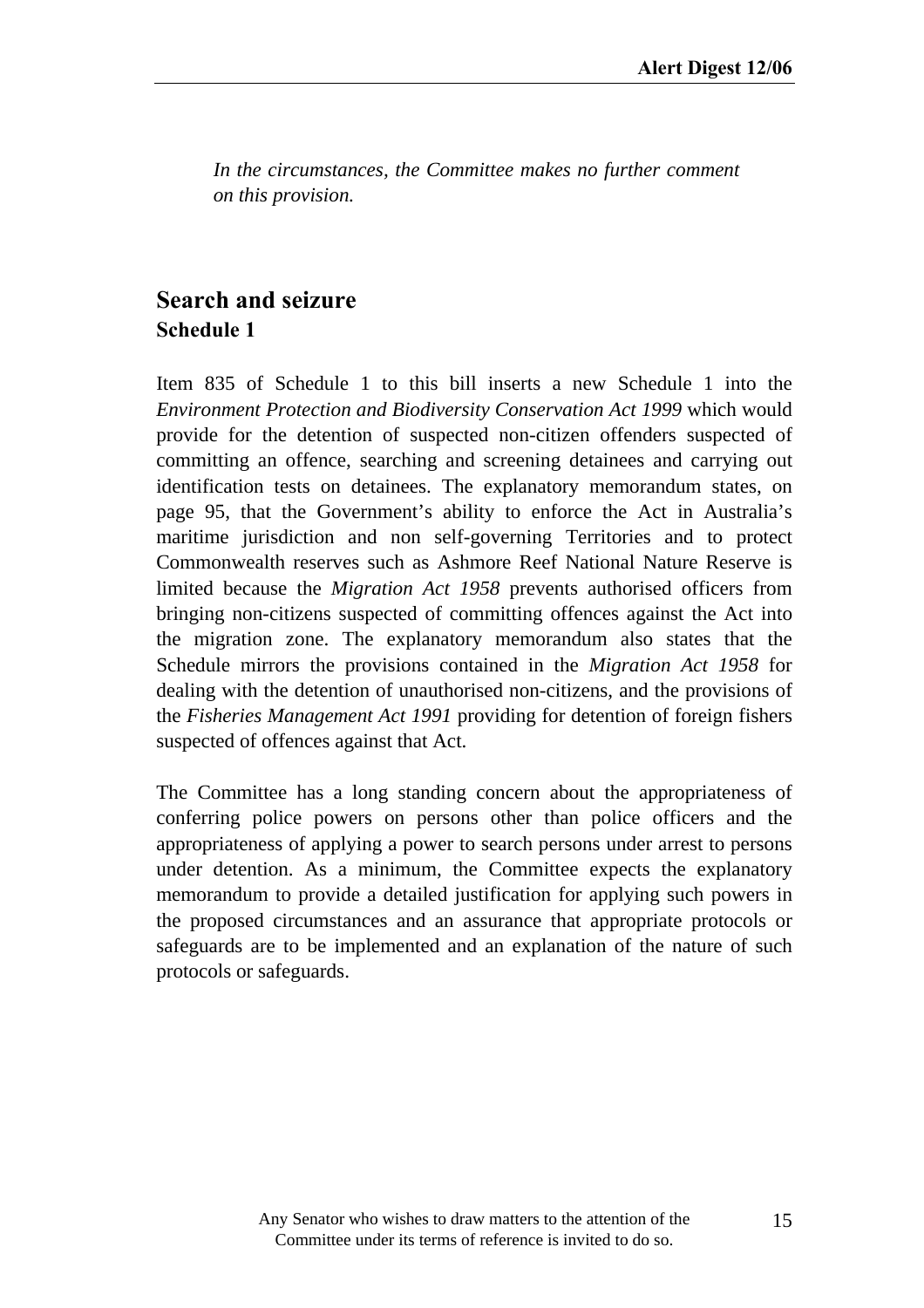#### **Search without warrant Schedule 1, item 633**

Item 633 of Schedule 1 would insert a new paragraph 406(1)(ba) into the *Environment Protection and Biodiversity Conservation Act 1999*, under which an authorised officer who boards a vessel is empowered, without warrant, to search a person on the vessel and the person's clothing. The explanatory memorandum, at paragraph 417, seeks to justify this provision on the basis that it is 'required as a consequence of the inclusion of Schedule 1 in' the *Environment Protection and Biodiversity Conservation Act 1999*.

The Committee notes that proposed new section 406A provides conditions for the conduct of searches under paragraph 406(1)(a) which include a requirement that searches are to be conducted by an authorised officer of the same sex as the subject, a prohibition on the removal of a subject's clothing and the requirement that an authorised officer use no more force or impose on the subject of the search no greater indignity than is necessary to conduct the search. These conditions are consistent with those set out in the model provisions set out in the *Crimes Act 1914*.

Notwithstanding these conditions, the Committee considers that there is a risk that the provisions may be regarded as trespassing on the personal rights and liberties of people who are subject to a search under paragraph 406(1)(ba). The Committee notes that new paragraph  $406(1)(ba)$  does not distinguish between a 'frisk search' or an 'ordinary search' as defined in sections 413(3) and 414(3) of the *Environment Protection and Biodiversity Conservation Act 1999*. It is therefore unclear what the degree of incursion on personal rights and liberties might be. The Committee **seeks the Minister's advice** as to the nature of the search provided for in paragraph 406(1)(ba) and whether the type of search could be specified within the proposed paragraph.

*Pending the Minister's advice, the Committee draws Senators' attention to the provision, as it may be considered to trespass unduly on personal rights and liberties, in breach of principle 1(a)(i) of the Committee's terms of reference.*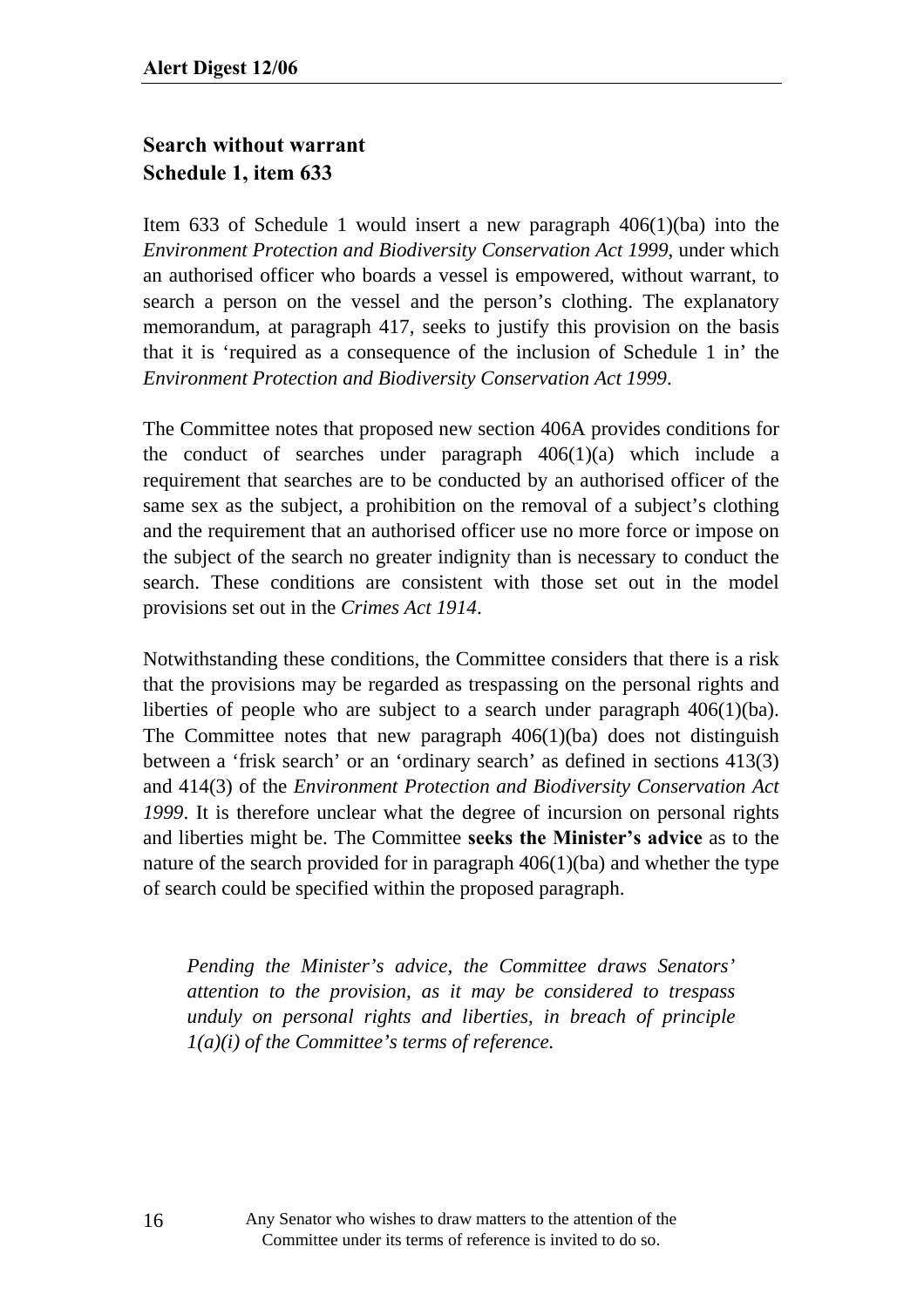#### **Search without warrant Schedule 1, item 835**

Clause 8 of the new Schedule 1 to the Environment Protection Act would provide for an authorised officer to detain a person if the authorised officer has reasonable grounds to believe that the person is not an Australian citizen or resident and was on a foreign vessel when it was used or otherwise involved in the commission of an offence against the Act, the regulations or section 6 of the Crimes Act. Clause 15 of the new Schedule 1 would permit an 'approved officer' (as referred to in clauses 6 and 7) to conduct, without warrant, a search of a detainee and a detainee's clothing and any property under the detainee's immediate control to find out whether a weapon or evidence of a crime is concealed about the person of the detainee.

The Committee notes that clause 15 does not distinguish between a 'frisk search' or an 'ordinary search' as defined in sections 413(3) and 414(3) of the *Environment Protection and Biodiversity Conservation Act 1999*. The Committee **seeks the Minister's advice** as to the nature of the search provided for in clause 15 and whether the type of search could be specified within the proposed clause. The Committee also notes that subsection 252(1) of the *Migration Act 1958*, on which clause 15 is modelled, provides some limitation on the circumstances in which a person may be searched without warrant. The Committee **seeks the Minister's advice** whether the exercise of the search powers in Clause 15 might also be limited to circumstances where an authorised officer has reasonable grounds to believe that the detainee has a weapon or evidence concealed about his/her person.

*Pending the Minister's advice, the Committee draws Senators' attention to the provision, as it may be considered to trespass unduly on personal rights and liberties, in breach of principle 1(a)(i) of the Committee's terms of reference.*

#### **Search without warrant Clause 17**

Proposed Clause 17 of the new Schedule 1 to the Environment Protection Act would allow approved officers to conduct strip searches on detainees in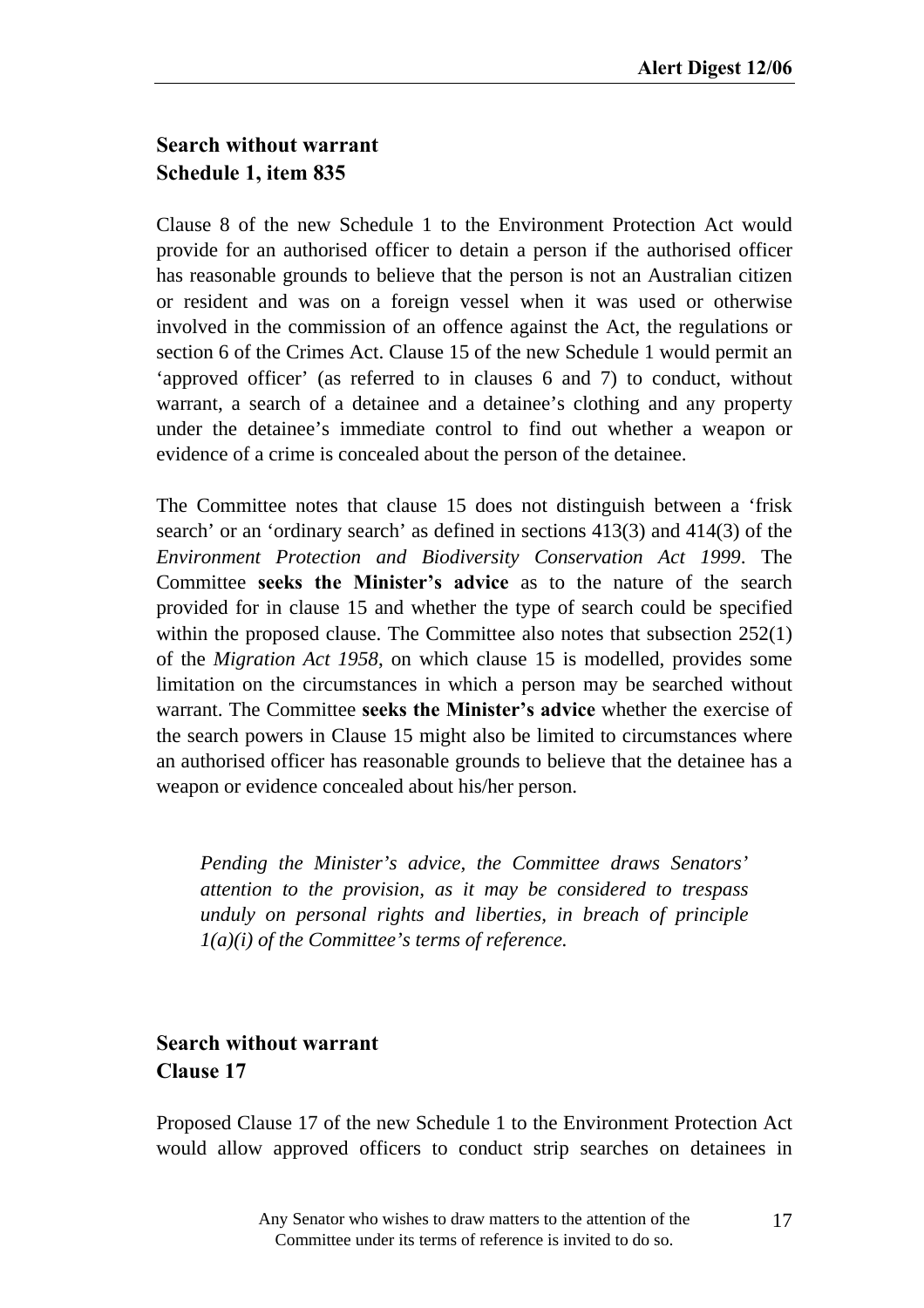certain circumstances. The Committee notes the statement in the explanatory memorandum that the clause 'corresponds closely to section 252A of the *Migration Act 1958*' and notes that clause 18, which sets out the rules for conducting a strip search also closely corresponds to section 252B of the Migration Act. The Committee also notes the assurance on page 98 of the explanatory memorandum that these rules will 'ensure strip searches are conducted in a way that will protect the dignity of the detainee as much as possible while still allowing strip searches in very limited circumstances to ensure the safety of the detainee and other people.' However, the Committee notes that no justification or reasons are provided in the explanatory memorandum for the application of strip search provisions in this context. The Committee considers that the power of strip search represents a significant trespass on personal rights and liberties and should only be conferred in exceptional and specific circumstances. Proposals for the inclusion of such powers in legislation should be accompanied by detailed explanation and justification in the explanatory memorandum and appropriate safeguards.

In this context, the Committee notes that it expressed concerns over the terms of what is now section 252A of the Migration Act in its consideration of the Migration Legislation Amendment (Immigration Detainees) Bill 2001 in *Alert Digest No. 6 of 2001* and of the Migration Legislation Amendment (Immigration Detainees) Bill (No. 2) 2001 in *Alert Digest No. 9 of 2001*. The Committee expressed concern about the appropriateness of using powers given to police officers to search people under arrest as precedents for the search of people in immigration detention. However, the Committee noted that the then Minister for Immigration and Multicultural Affairs and the Attorney-General had developed and agreed a *Draft Protocol for Strip Search of Immigration Detainees* and that this was expected to be incorporated into written directions issued pursuant to section 499 of the Migration Act. The Committee noted that this draft protocol would provide greater safeguards in the authorisation and conduct of strip searches.

The Committee seeks the Minister's advice as to justification for the inclusion of the power to conduct strip searches in this context and whether appropriate protocols have been developed for the authorisation and conduct of such searches under the *Environment Protection and Biodiversity Conservation Act 1999*.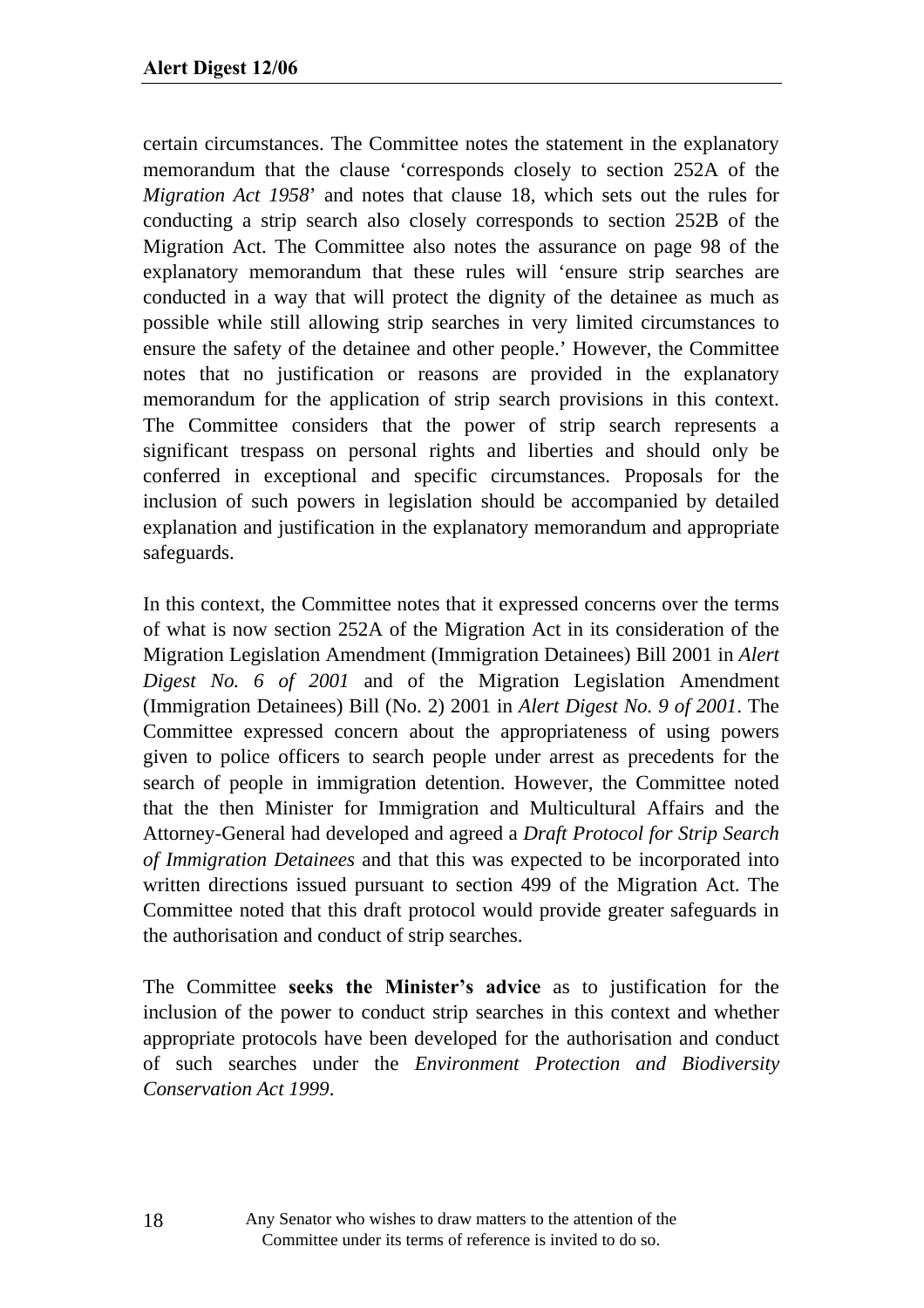*Pending the Minister's advice, the Committee draws Senators' attention to the provision, as it may be considered to trespass unduly on personal rights and liberties, in breach of principle 1(a)(i) of the Committee's terms of reference.*

#### **Exercise of legislative power Schedule 2, Part 2, subitem 4(2)**

Subitem 4(2) of Part 2 of Schedule 2 to this bill would permit the Minister to determine that particular amendments made by Schedule 1 to this bill are to apply to proposals made to the Minister before the commencement of that Schedule, subject to such modifications as the Minister determines. Subitem 4(4) then provides that such a determination 'is a legislative instrument, but section 42 of the *Legislative Instruments Act 2003* [which provides for the disallowance of legislative instruments by resolution of either House of the Parliament] does not apply' to it. As a consequence, the Minister's exercise of delegated legislative power, by making a determination under subitem 4(2), is not subject to any effective oversight by the Parliament. Paragraph 622 of the explanatory memorandum merely re-states the effect of subitem 4(2), but gives no explanation for this delegation of legislative power not being subject to disallowance. The Committee **seeks the Minister's advice** as to the reasons for this exercise of delegated legislative power not being subject to disallowance in this instance.

*Pending the Minister's advice, the Committee draws Senators' attention to the provision, as it may be considered to delegate legislative powers inappropriately, in breach of principle 1(a)(iv) of the Committee's terms of reference.*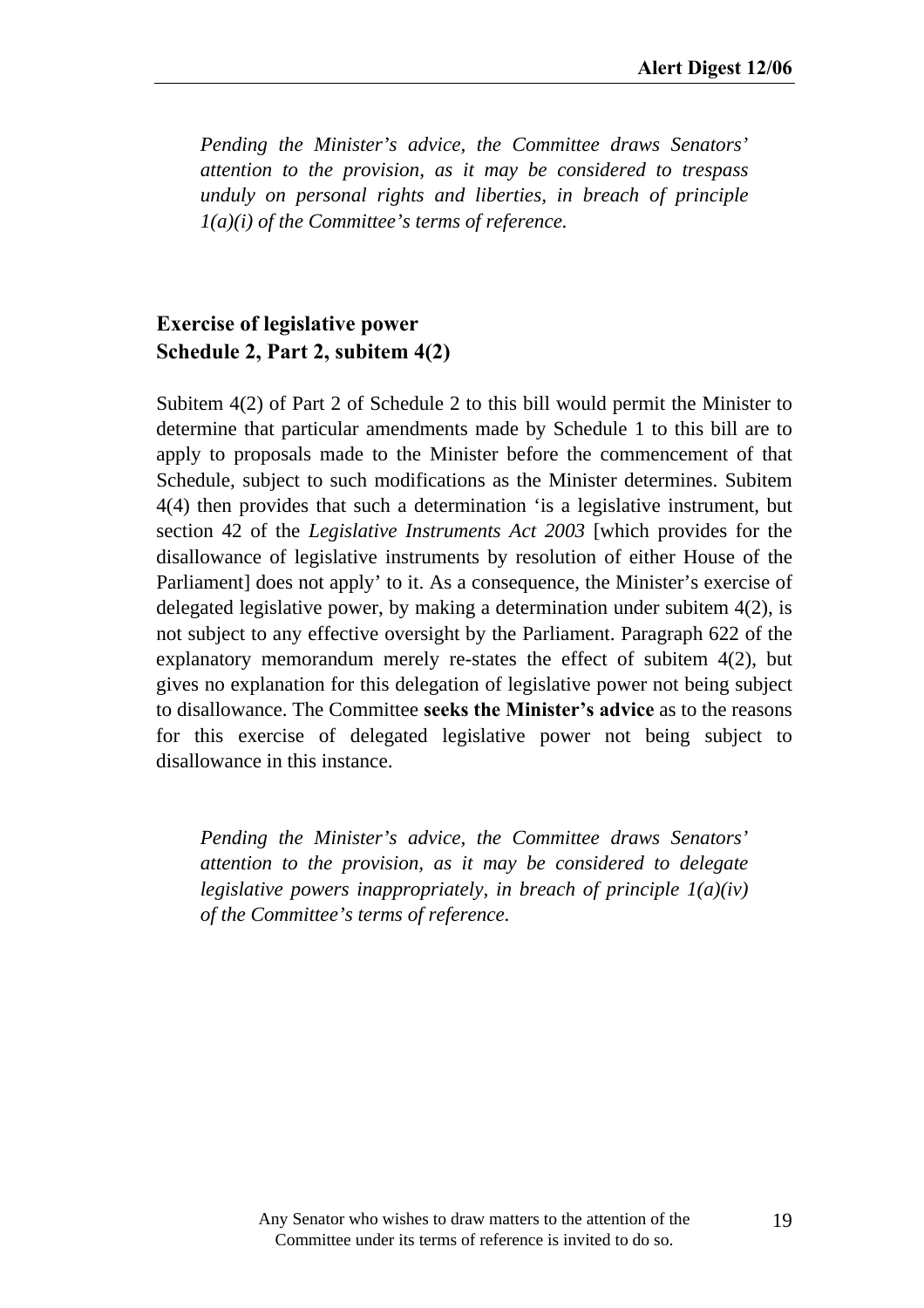# **Freedom of Information Amendment (Abolition of Conclusive Certificates) Bill 2006**

Introduced into the House of Representatives on 9 October 2006 By Ms Roxon

#### **Background**

This bill amends the *Freedom of Information Act 1982* to remove the capacity for Ministers to issue conclusive certificates establishing that documents are 'exempt' documents.

The bill also contains application, consequential and repeal provisions.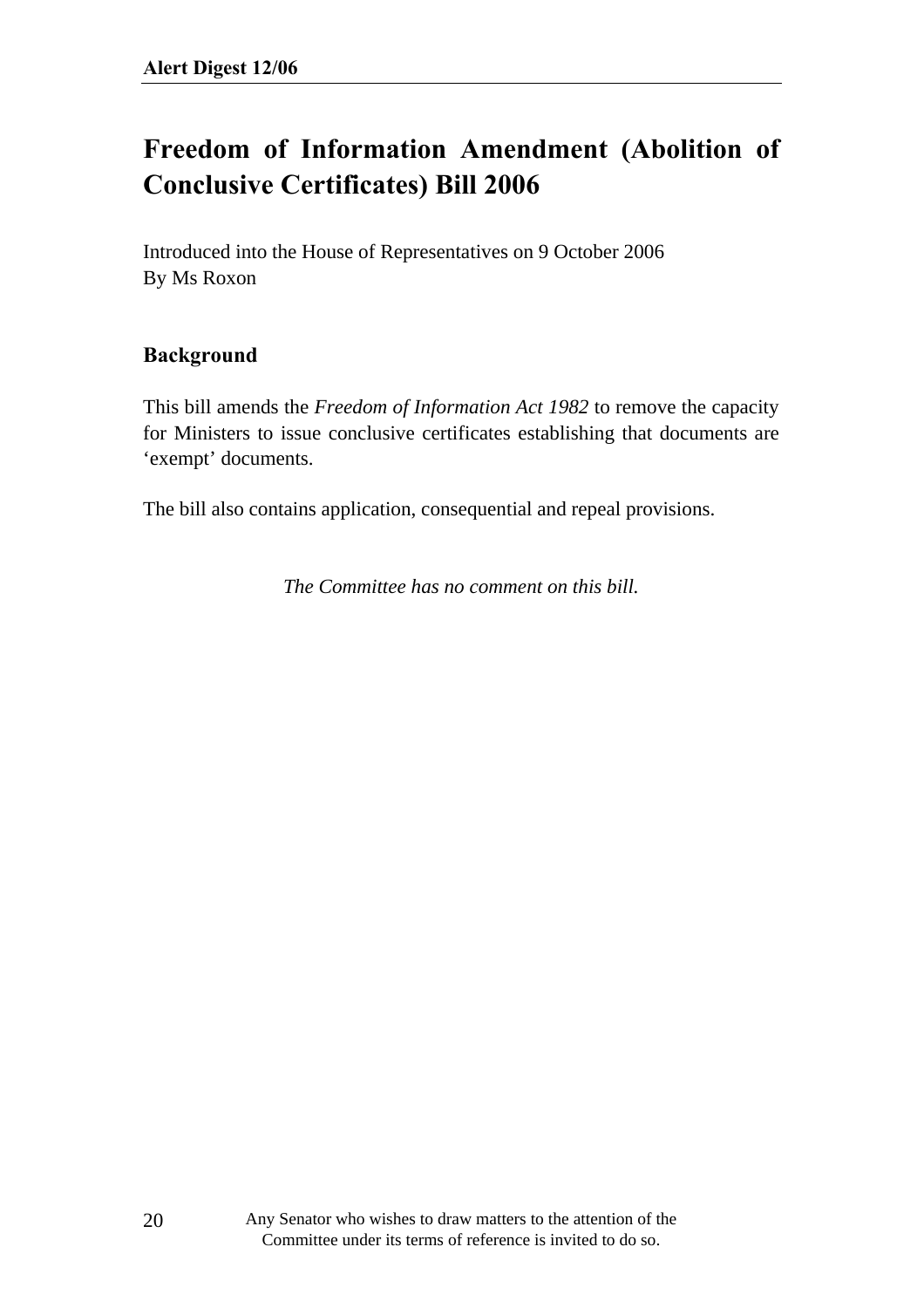## **Long Service Leave (Commonwealth Employees) Amendment Bill 2006**

Introduced into the House of Representatives on 11 October 2006 Portfolio: Employment and Workplace Relations

#### **Background**

This bill amends the *Long Service Leave (Commonwealth Employees) Act 1976* (the LSL Act) and the *Telstra (Transition to Full Private Ownership) Act 2005* to extend the operation of the LSL Act in respect of Telstra employees for a period of three years from the date of sale.

The bill inserts consequential changes and a savings provision to protect the long service leave entitlements of eligible Telstra employees with at least 10 years service immediately before the date of sale.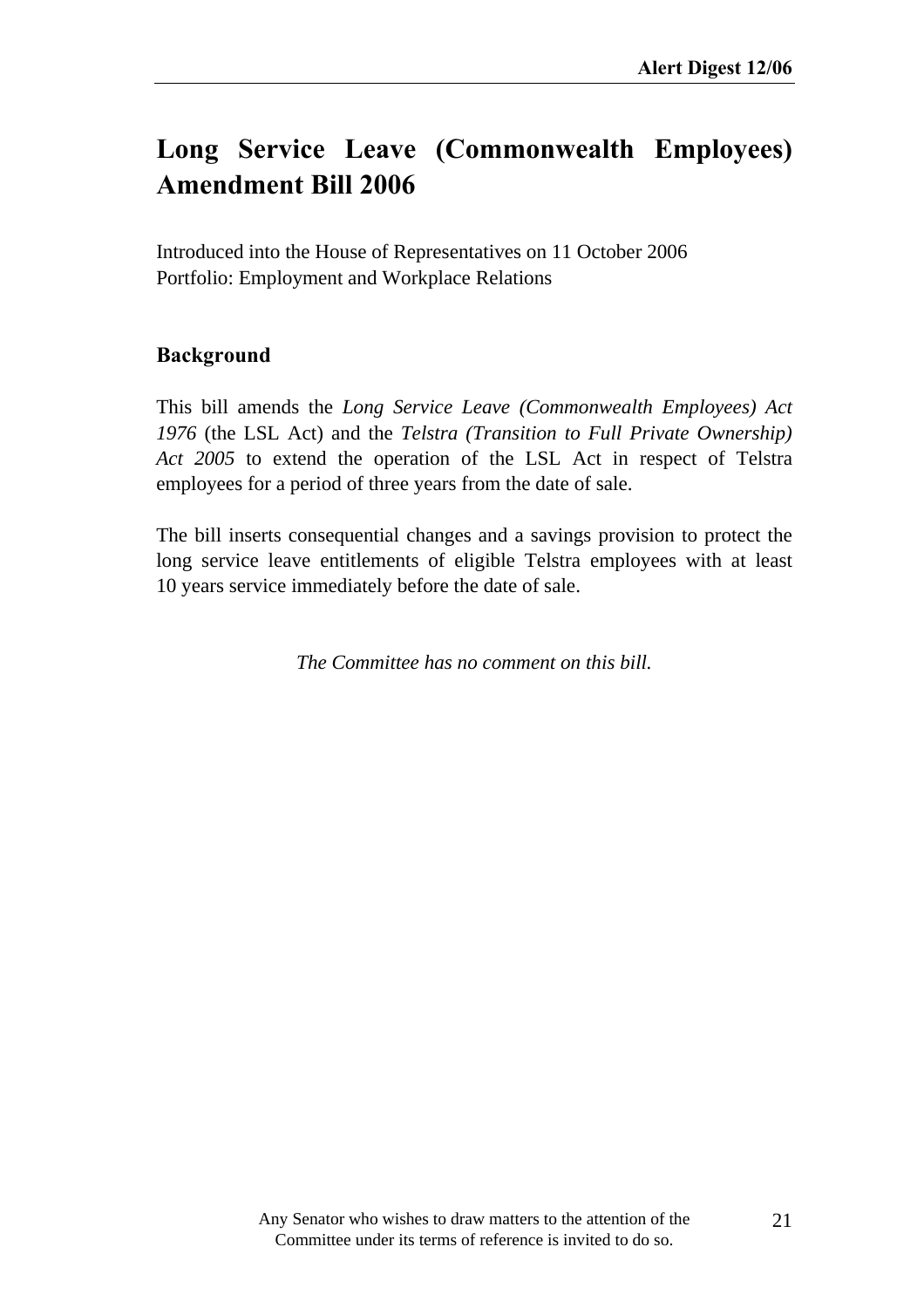# **Maritime Legislation Amendment (Prevention of Pollution from Ships) Bill 2006**

Introduced into the House of Representatives on 11 October 2006 Portfolio: Transport and Regional Services

#### **Background**

This bill amends the *Navigation Act 1912* and the *Protection of the Sea (Prevention of Pollution from Ships) Act 1983* to implement revised Annexes I and II to the International Convention for the Prevention of Pollution from Ships in relation to the prevention of pollution by oil and noxious liquid substances. The Annexes will enter into force internationally on 1 January 2007.

The bill also contains application and transitional provisions.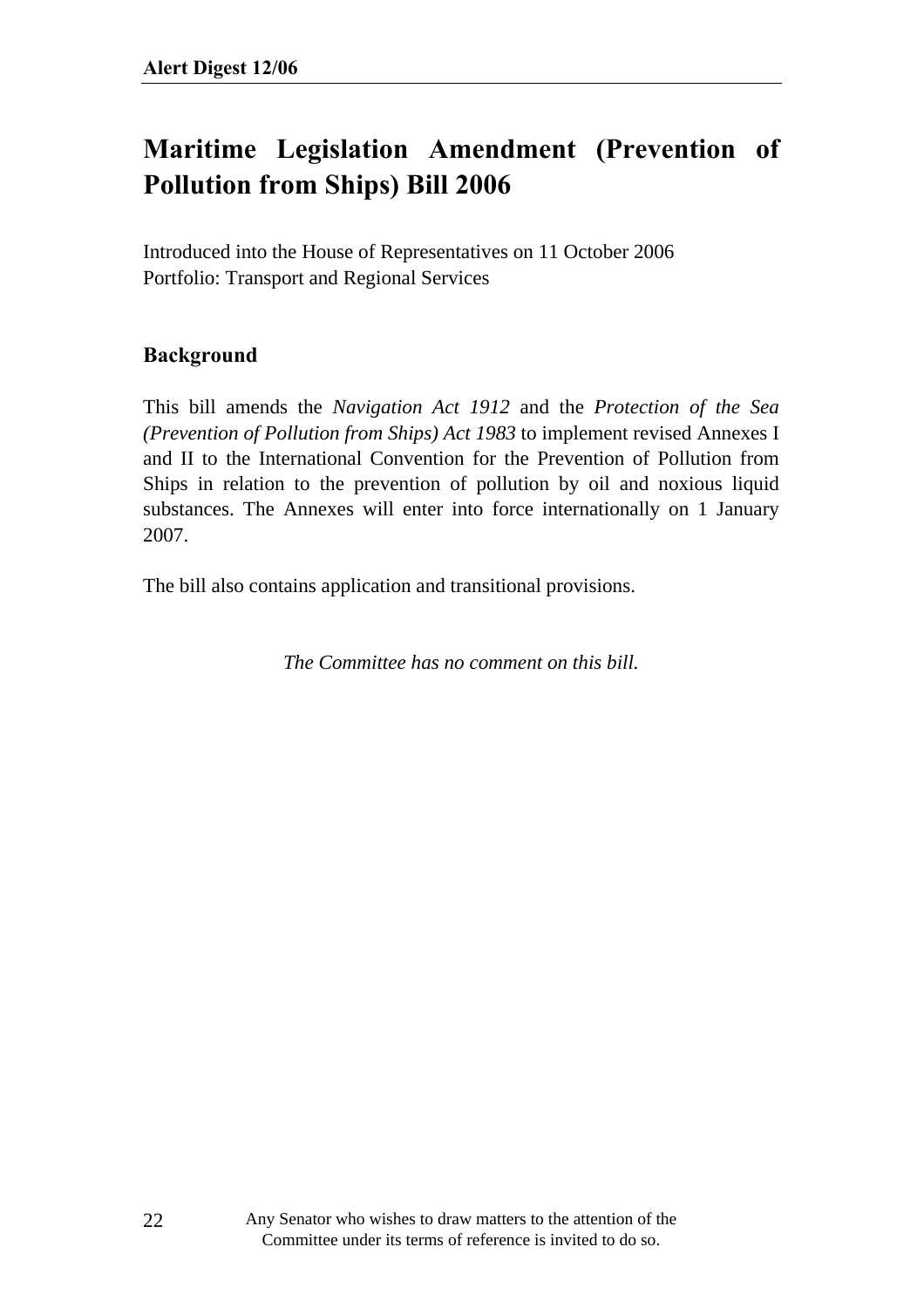### **Migration Amendment (Border Integrity) Bill 2006**

Introduced into the House of Representatives on 11 October 2006 Portfolio: Immigration and Multicultural Affairs

#### **Background**

This bill amends the *Migration Act 1958* to:

- provide for the automated verification of the identity and Australian citizenship status of citizens and selected non-citizens;
- preserve current policy that evidence of identity required to be presented by non-citizens may include a 'personal identifier';
- allow for a special purpose visa to cease at a time specified by the Minister; and
- enable selected New Zealand citizens arriving in Australia to be granted a Special Category Visa by an automated system instead of by an officer.

The bill also contains application, consequential and transitional provisions.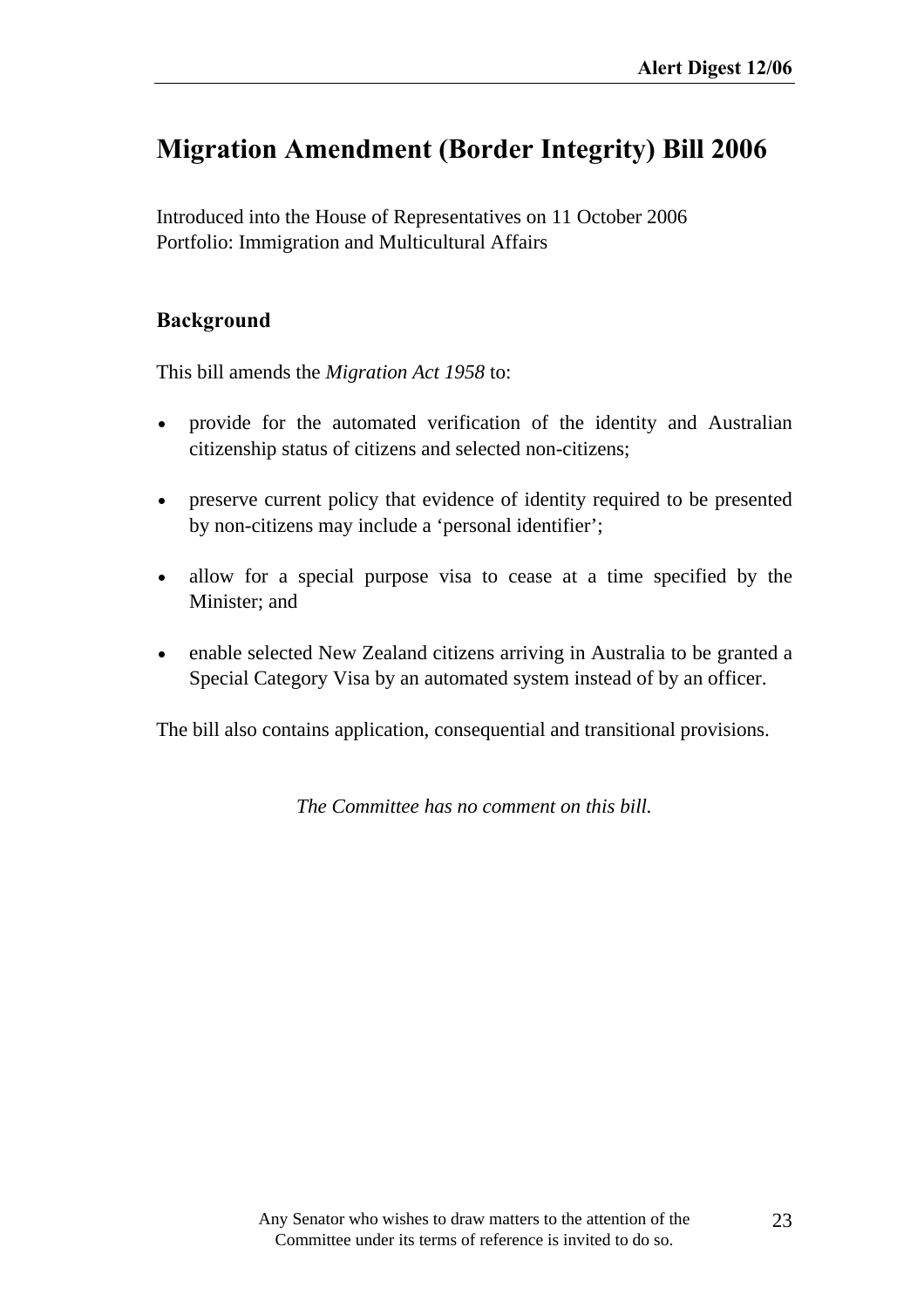# **Migration Legislation Amendment (Enabling Permanent Protection) Bill 2006**

Introduced into the Senate on 12 October 2006 By Senator Bartlett

#### **Background**

This bill amends the *Migration Act 1958* to allow people on Temporary Protection Visas (TPV) who have been convicted of certain legal offences to be eligible to receive a permanent Protection Visa when their TPV expires. Under the current legislation, such people can only be issued with a further TPV. The Minister has the discretion to waive this requirement.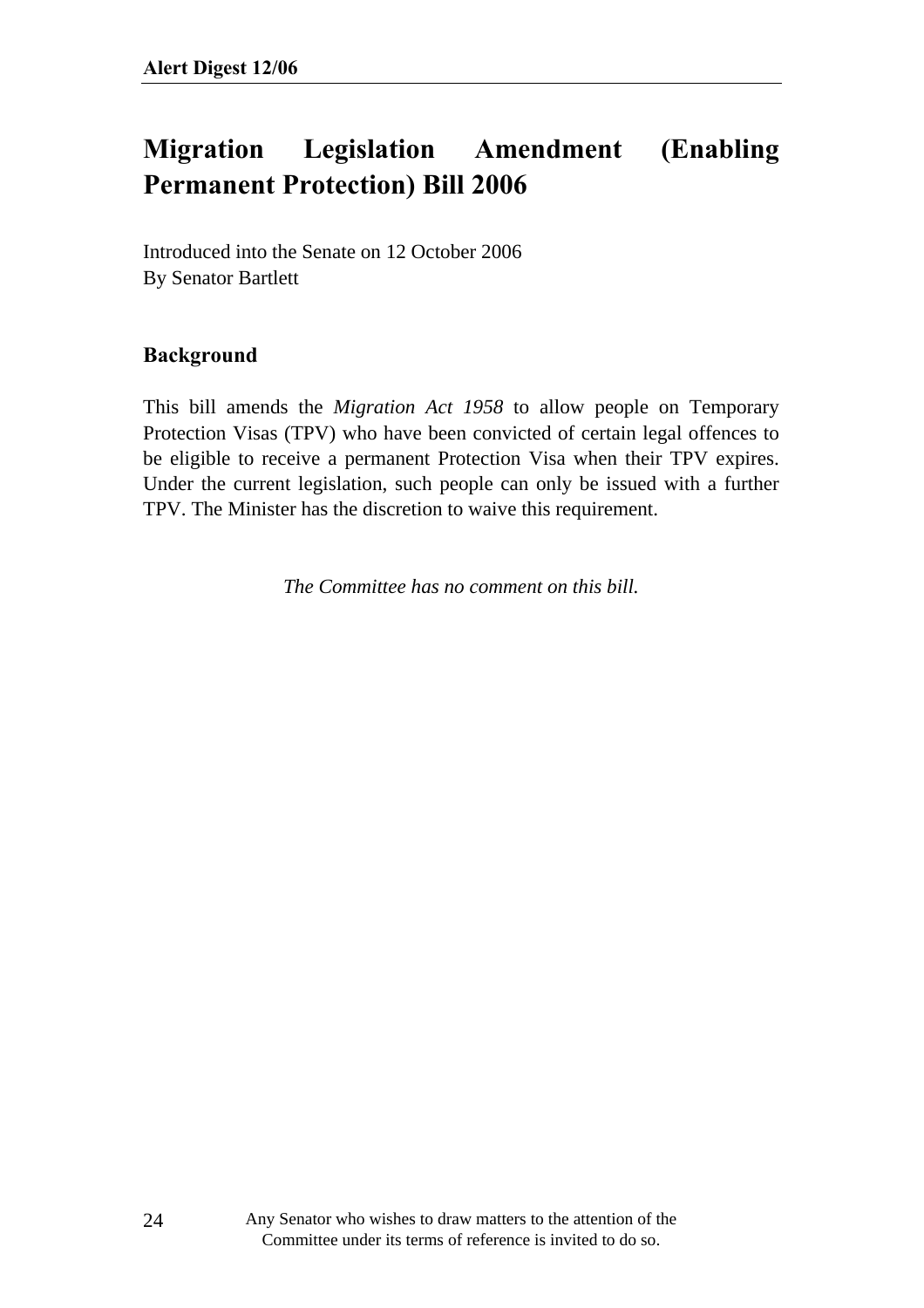### **Parliamentary Superannuation Amendment Bill 2006**

Introduced into the House of Representatives on 11 October 2006 Portfolio: Special Minister of State

#### **Background**

This bill amends the *Parliamentary Superannuation Act 2004* to increase the Government superannuation contribution for Members of Parliament elected at or after the 2004 federal election from 9 per cent to 15.4 per cent.

The bill provides that the increase in the contribution rate will apply to contributions payable under the 2004 Act for the month in which the bill receives Royal Assent.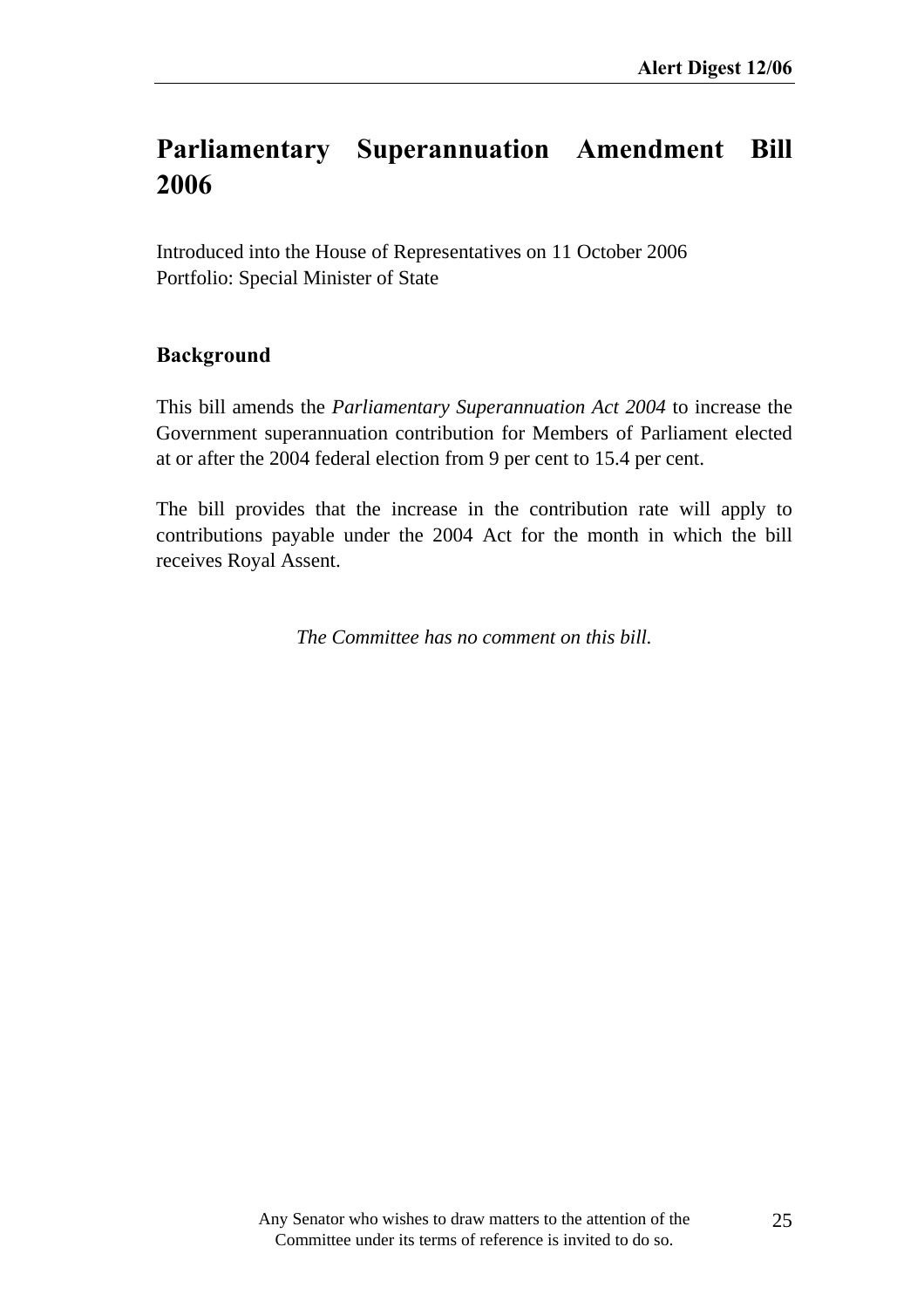#### **PROVISIONS OF BILLS WHICH IMPOSE CRIMINAL SANCTIONS FOR A FAILURE TO PROVIDE INFORMATION**

The Committee's *Eighth Report of 1998* dealt with the appropriate basis for penalty provisions for offences involving the giving or withholding of information. In that Report, the Committee recommended that the Attorney-General develop more detailed criteria to ensure that the penalties imposed for such offences were 'more consistent, more appropriate, and make greater use of a wider range of non-custodial penalties'. The Committee also recommended that such criteria be made available to Ministers, drafters and to the Parliament.

The Government responded to that Report on 14 December 1998. In that response, the Minister for Justice referred to the ongoing development of the Commonwealth *Criminal Code*, which would include rationalising penalty provisions for 'administration of justice offences'. The Minister undertook to provide further information when the review of penalty levels and applicable principles had taken place.

For information, the following Table sets out penalties for 'information-related' offences in the legislation covered in this *Digest.* The Committee notes that imprisonment is still prescribed as a penalty for some such offences.

| <b>Bill/Act</b>                                                           | <b>Section/Subsection</b>                                          | <b>Offence</b>                                          | <b>Penalty</b>                                                               |
|---------------------------------------------------------------------------|--------------------------------------------------------------------|---------------------------------------------------------|------------------------------------------------------------------------------|
| Environment and<br>Heritage Legislation<br>Amendment Bill (No. 1)<br>2006 | Proposed new<br>subsection $403(5A)$                               | Fail to provide<br>information to a public<br>authority | (a) Imprisonment for 6<br>months or 30 penalty units<br>(b) 50 penalty units |
|                                                                           | Proposed new<br>subsections $486F(3)$ ,<br>$486G(3)$ and $486G(4)$ | Fail to provide<br>information to a public<br>authority | Imprisonment for 6<br>months                                                 |

#### **TABLE**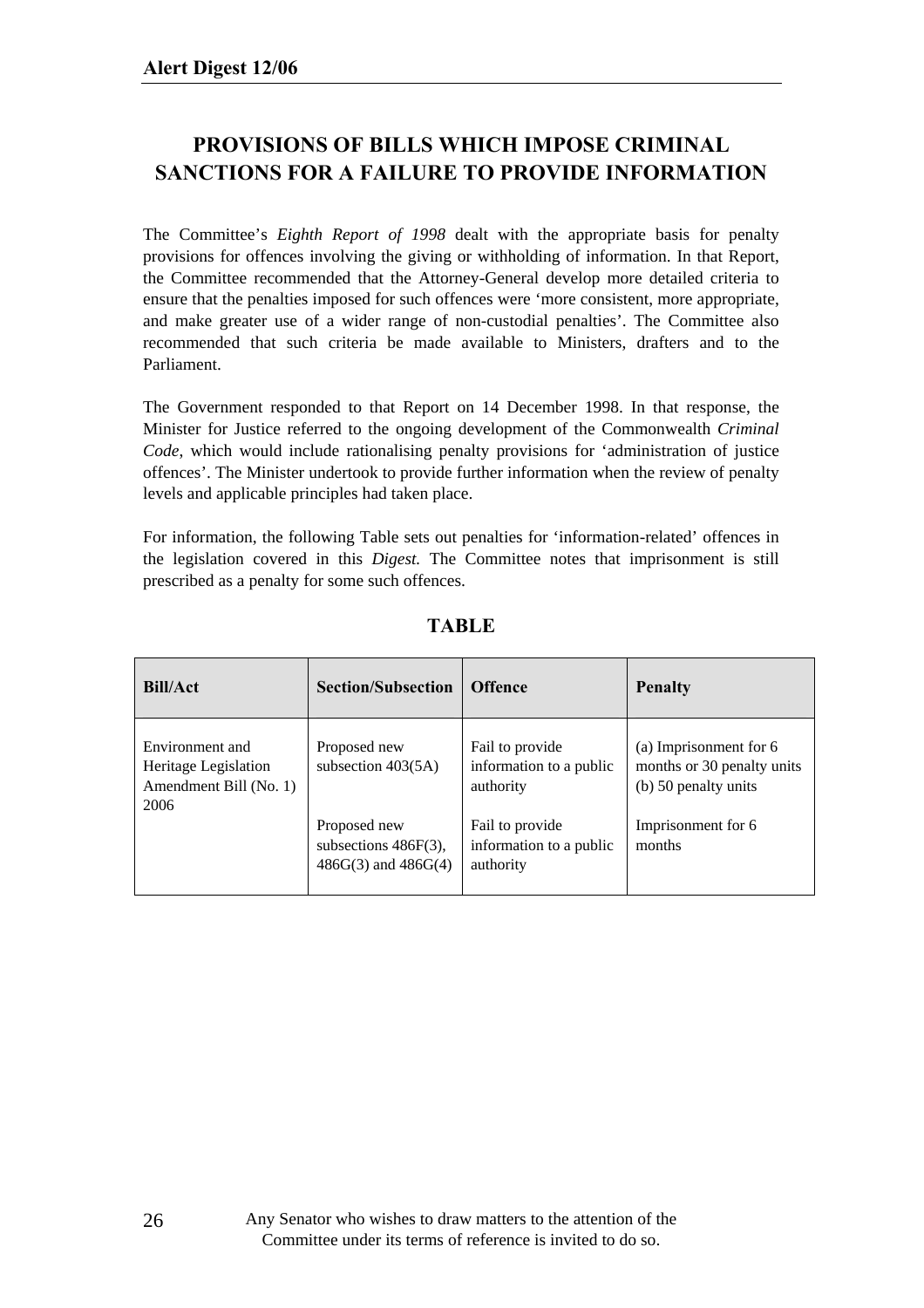### **SCRUTINY OF STANDING APPROPRIATIONS**

The Committee has determined that, as part of its standard procedures for reporting on bills, it should draw senators' attention to the presence in bills of standing appropriations. It will do so under provisions  $1(a)(iv)$  and (v) of its terms of reference, which require the committee to report on whether bills:

- (iv) inappropriately delegate legislative powers; or
- (v) insufficiently subject the exercise of legislative power to parliamentary scrutiny.

Further details of the Committee's approach to scrutiny of standing appropriations are set out in the committee's *Fourteenth Report of 2005*. The following is a list of the bills containing standing appropriations that have been introduced since the beginning of the  $41<sup>st</sup>$  Parliament.

| $*$ Indicates |                                                                               |
|---------------|-------------------------------------------------------------------------------|
| passed by     | <b>Bills and Clauses</b>                                                      |
| <b>Senate</b> |                                                                               |
| ∗             | <b>Appropriation (Regional Telecommunications Services) Bill 2005-2006</b>    |
|               | $-$ clause 13                                                                 |
| ∗             | <b>Asbestos-related Claims (Management of Commonwealth Liabilities)</b>       |
|               | Bill $2005$ – subclause $8(2)$                                                |
| $\star$       | Asbestos-related Claims (Management of Commonwealth Liabilities)              |
|               | (Consequential and Transitional Provisions) Bill $2005$ – subclause $5(3)$    |
| ∗             | <b>Australian Technical Colleges (Flexibility in Achieving Australia's</b>    |
|               | Skills Needs) Bill 2005 - clause 23                                           |
| $\star$       | Financial Framework Legislation Amendment Bill 2004 - Schedule 1,             |
|               | item 397, paragraphs $124(1)(b)$ and (c) and item 422, subsection $235(2)$    |
|               | [also Schedule 1, items 58, 63, 82, 86, 95, 99, 114, 135, 136, 145, 153, 164, |
|               | 169, 182, 197, 205, 218, 261, 293, 317, 324, 370, 419, 437, 448, 484 and      |
|               | $493 - CRF$ appropriated by virtue of section 21 of the <i>Financial</i>      |
|               | Management and Accountability Act 1997]                                       |
| $\star$       | Human Services Legislation Amendment Bill 2005 – Schedule 2, subitem          |
|               | 720(4)                                                                        |
| $\star$       | <b>Indigenous Education (Targeted Assistance) Amendment Bill 2004 -</b>       |
|               | Schedule 1, item 3, subsection 14A(1)                                         |
|               | <b>Indigenous Education (Targeted Assistance) Amendment Bill 2006 -</b>       |
|               | Schedule 1, subsection 14A                                                    |

### **Bills introduced with standing appropriation clauses - 41st Parliament**

Any Senator who wishes to draw matters to the attention of the Committee under its terms of reference is invited to do so.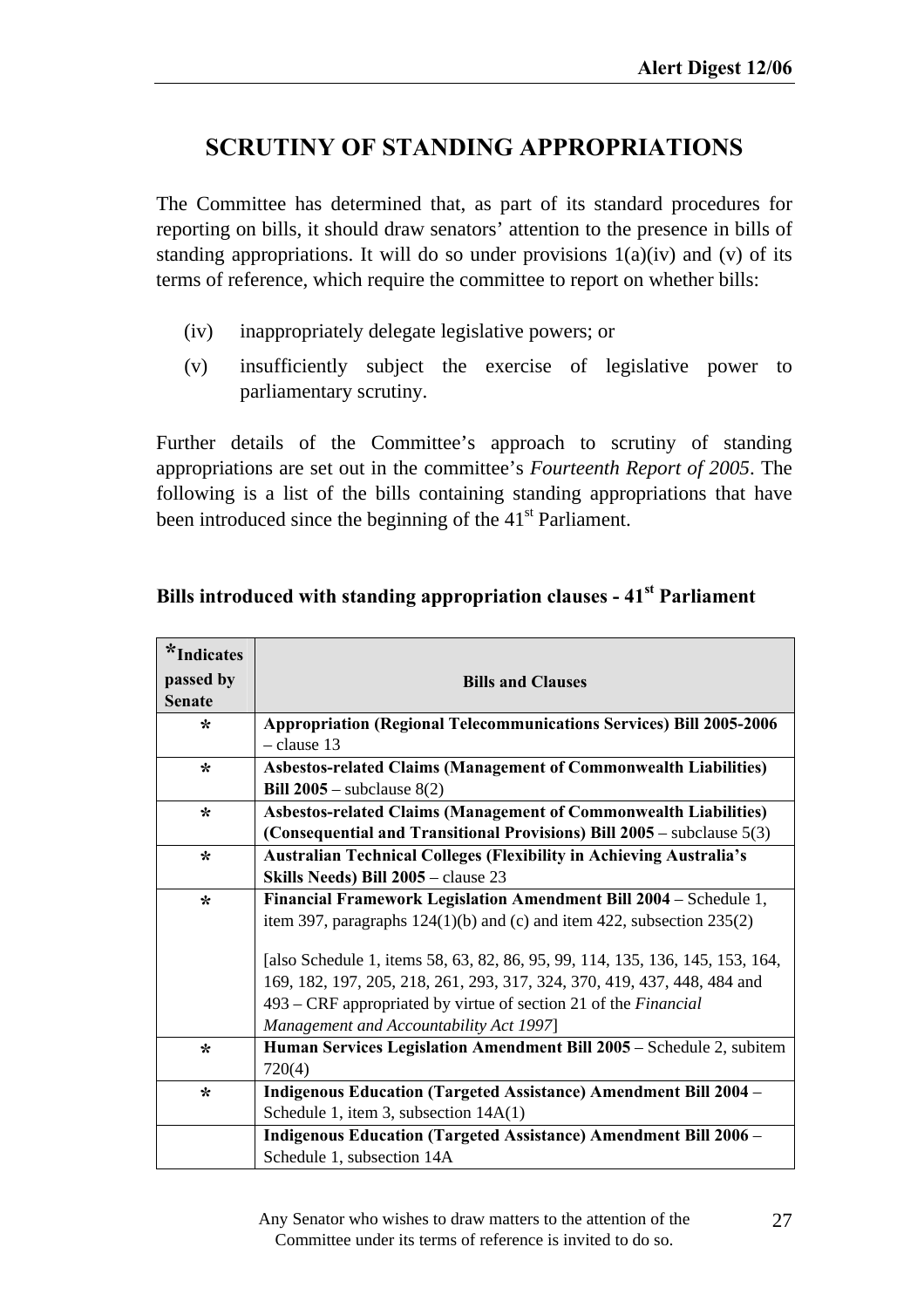| $\star$ | National Water Commission Bill 2004 - CRF appropriated by virtue of        |
|---------|----------------------------------------------------------------------------|
|         | section 21 of the Financial Management and Accountability Act 1997         |
| $\star$ | <b>Offshore Petroleum Bill 2005</b> – clause 56                            |
| $\star$ | <b>Schools Assistance (Learning Together–Achievement Through Choice</b>    |
|         | and Opportunity) Bill 2004 - clause 133                                    |
| $\star$ | Skilling Australia's Workforce Bill 2005 – clause 40                       |
| ∗       | <b>Superannuation Bill 2005</b> – subclause $29(4)$                        |
| $\star$ | Superannuation (Consequential Amendments) Bill 2005 - Schedule 5,          |
|         | item 1, subsection $4AA(5)$ and Schedule 6, item 1, subsection $12A(5)$    |
| $\star$ | <b>Telecommunications Legislation Amendment (Future Proofing and</b>       |
|         | Other Measures) Bill 2005 – Schedule 1, item 1, subsections 158ZO(4),      |
|         | $158ZP(7)$ and $158ZQ(5)$ and Schedule 3, item 1, subsection $136C(4)$     |
| $\star$ | <b>Textile Clothing and Footwear Strategic Investment Program</b>          |
|         | Amendment (Post-2005 Scheme) Bill 2004 – Schedule 1, item 12, section      |
|         | 37ZH and subsection 37ZJ(3)                                                |
| ∗       | Water Efficiency Labelling and Standards Bill 2004 – CRF appropriated      |
|         | by virtue of section 21 of the Financial Management and Accountability Act |
|         | 1997                                                                       |

### **Other relevant appropriation clauses**

| $*$ Indicates<br>Passed by<br><b>Senate</b> | <b>Bills and Clauses</b>                                                           |
|---------------------------------------------|------------------------------------------------------------------------------------|
| $\star$                                     | <b>AusLink (National Land Transport–Consequential and Transitional</b>             |
|                                             | <b>Provisions) Bill 2004</b> – Schedule 2, item 3: special appropriation clause –  |
|                                             | for a finite amount and a finite period of time.                                   |
| $\star$                                     | <b>Social Security Legislation Amendment (One-off Payments for Carers)</b>         |
|                                             | <b>Bill 2005</b> – Schedule 2, item 1: special appropriation clause – for a finite |
|                                             | period of time (i.e. for circumstances arising in a particular financial year).    |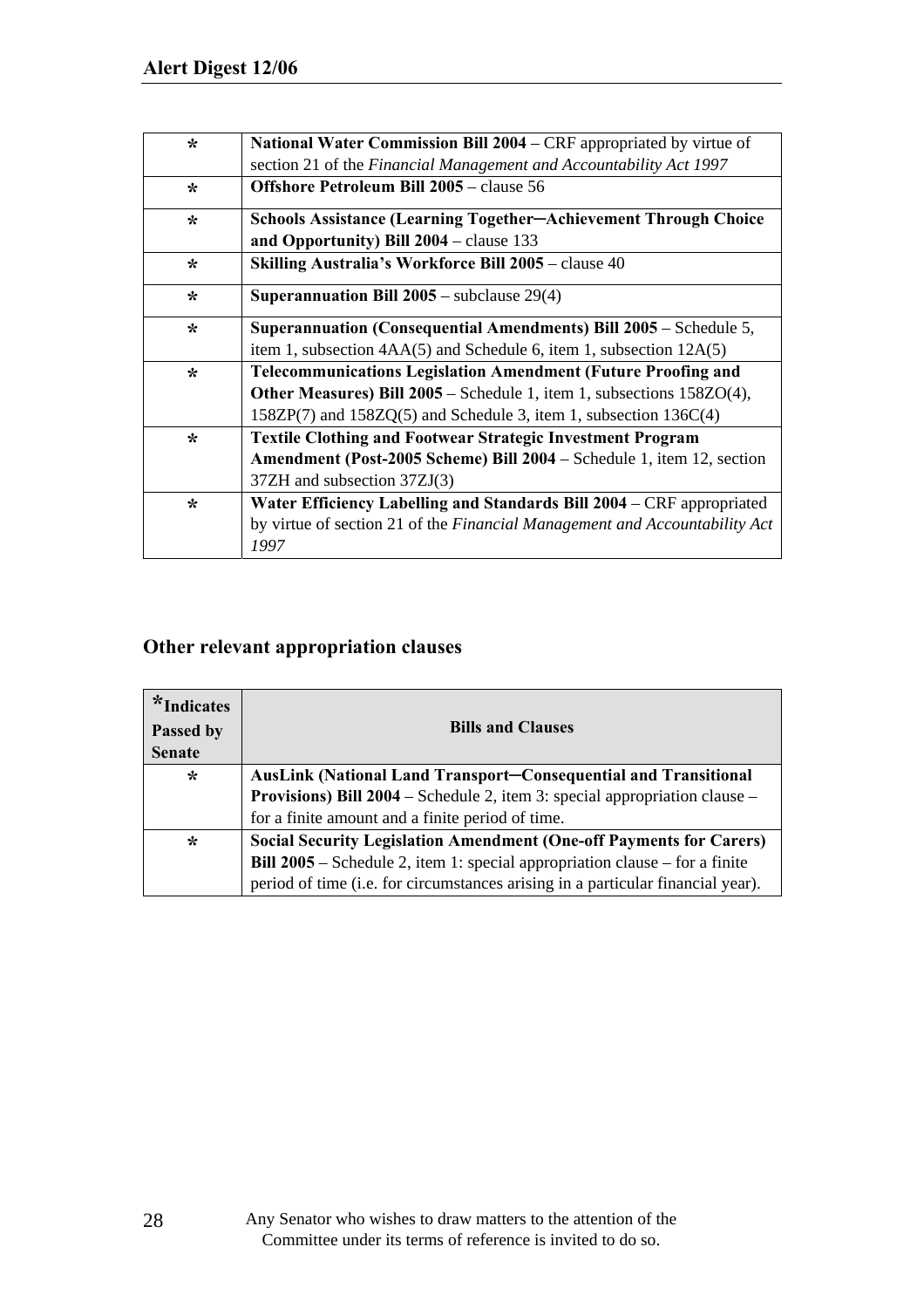#### **STANDING COMMITTEE FOR THE SCRUTINY OF BILLS**

#### **INDEX OF BILLS COMMENTED ON AND MINISTERIAL RESPONSES SOUGHT/RECEIVED - 2005/2006**

**\_\_\_\_\_\_\_\_\_\_\_\_\_\_\_\_\_\_\_\_\_\_\_\_\_\_\_\_\_\_\_\_\_\_\_\_\_\_\_\_\_\_\_\_\_\_\_\_\_\_\_\_\_\_\_\_\_\_\_\_\_\_\_\_\_\_\_\_\_\_\_\_\_\_\_\_\_\_\_\_\_\_\_\_\_\_\_\_\_\_\_\_\_\_\_\_\_\_\_\_\_\_\_\_\_\_\_\_\_\_\_\_\_\_\_\_\_\_\_\_\_\_\_\_\_\_\_\_\_\_\_\_\_\_\_\_\_\_\_\_\_\_\_\_** 

| <b>NAME OF BILL</b>                                                                               | <b>ALERT DIGEST</b>      | <b>INTRODUCED</b><br><b>HOUSE</b><br><b>SENATE</b> |                                       | <b>MINISTER</b>                                                | <b>RESPONSE</b><br><b>SOUGHT RECEIVED</b> |                                                     | <b>REPORT</b><br><b>NUMBER</b> |
|---------------------------------------------------------------------------------------------------|--------------------------|----------------------------------------------------|---------------------------------------|----------------------------------------------------------------|-------------------------------------------|-----------------------------------------------------|--------------------------------|
|                                                                                                   |                          |                                                    |                                       |                                                                |                                           |                                                     |                                |
| <b>Bills dealt with in 2005</b>                                                                   |                          |                                                    |                                       |                                                                |                                           |                                                     |                                |
| Australian Citizenship Bill 2005                                                                  | 14(30.11.05)             | 9.11.05                                            |                                       | Citizenship and Multicultural Affairs                          | 1.12.05                                   | 13.2.06                                             | 1(1.3.06)                      |
| Corporations (Aboriginal and Torres<br>Strait Islander) Bill 2005                                 | 8(10.8.05)<br>9(17.8.05) | 23.6.05                                            | 16.10.06                              | Immigration and Multicultural and<br><b>Indigenous Affairs</b> | 11.8.05                                   | 10.10.06                                            | 8(11.10.06)                    |
| <b>Fuel Quality Standards (Renewable</b><br>Content of Motor Vehicle Fuel)<br>Amendment Bill 2005 | 11(14.9.05)              | 5.9.05                                             | $-$                                   | Mr Katter                                                      | 15.9.05                                   |                                                     | <b>RNP</b>                     |
| Parliamentary (Judicial Misbehaviour or<br>Incapacity) Commission Bill 2005                       | 11(14.9.05)              | 5.9.05                                             | $\hspace{0.05cm}$ – $\hspace{0.05cm}$ | Mr Kerr                                                        | 15.9.05                                   | $\hspace{0.05cm} -\hspace{0.05cm} -\hspace{0.05cm}$ | <b>RNP</b>                     |
| <b>Workplace Relations Amendment</b><br>(Work Choices) Act 2005                                   | 13(9.11.05)              | 2.11.05                                            | 10.11.05                              | <b>Employment and Workplace Relations</b>                      | 10.11.05                                  | 28.3.06                                             | 2(29.3.06)                     |
| <b>Bills dealt with in 2006</b>                                                                   |                          |                                                    |                                       |                                                                |                                           |                                                     |                                |
| Aboriginal Land Rights (Northern<br>Territory) Amendment Bill 2006                                | 5(14.6.06)               | 31.5.06                                            | 20.6.06                               | Families, Community Services and<br><b>Indigenous Affairs</b>  | 15.6.06                                   | 20.6.06<br>17.7.06                                  | 4(21.6.06)<br>5(9.8.06)        |
| Aged Care Amendment (Residential<br>Care) Bill 2006                                               | 11(11.10.06)             |                                                    | 13.9.06                               | Health and Ageing                                              | 12.10.06                                  | 17.10.06                                            | 9(18.10.06)                    |
| Aged Care (Bond Security) Bill 2005                                                               | 1(8.2.06)                | 8.12.05                                            | 9.2.06                                | Ageing                                                         | 9.2.06                                    | 23.3.06                                             | 2(29.3.06)                     |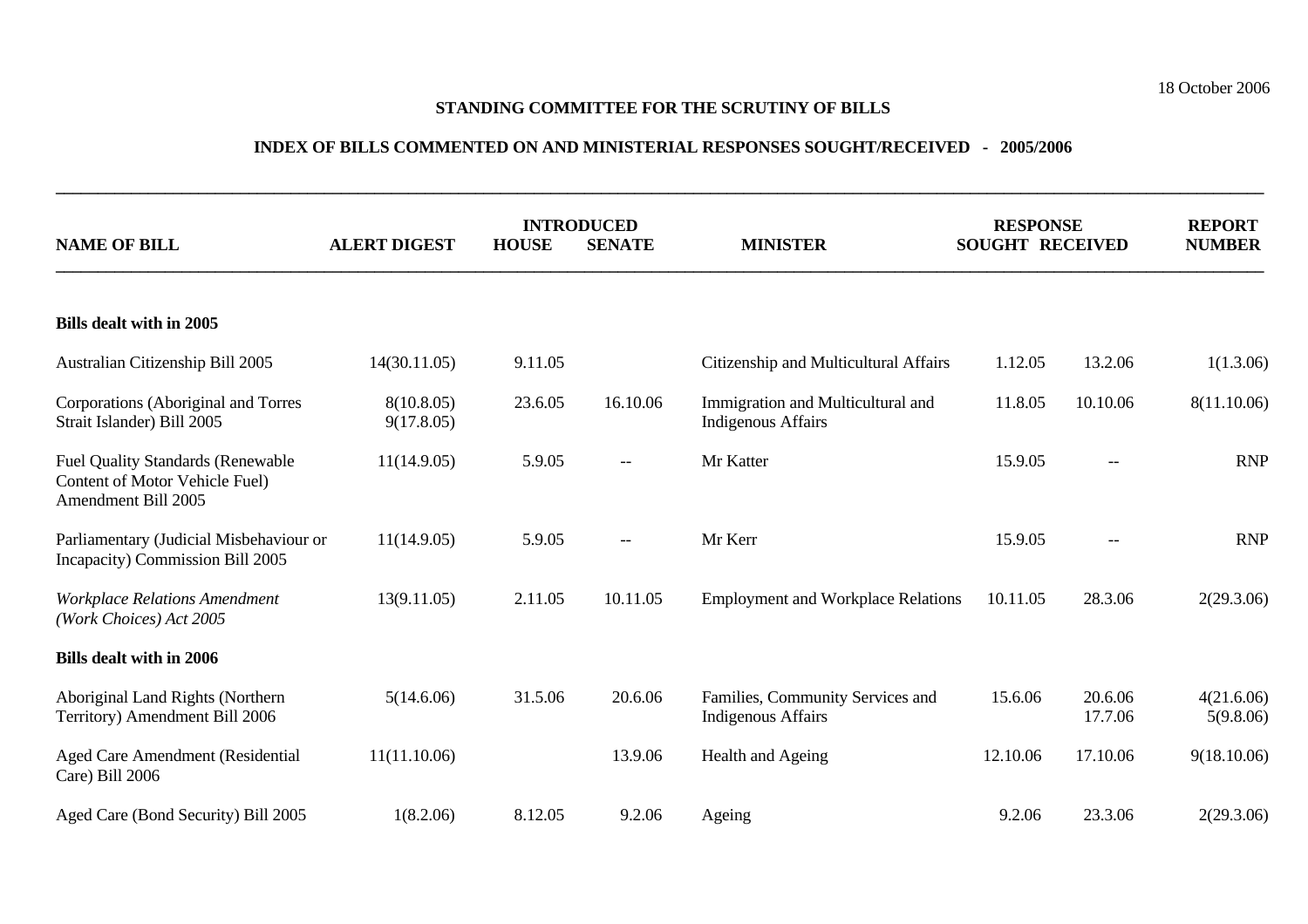|                                                                                                                                      |                     |         | <b>INTRODUCED</b>   |                                                               |               | <b>RESPONSE</b> |                                |  |
|--------------------------------------------------------------------------------------------------------------------------------------|---------------------|---------|---------------------|---------------------------------------------------------------|---------------|-----------------|--------------------------------|--|
| <b>NAME OF BILL</b>                                                                                                                  | <b>ALERT DIGEST</b> |         | <b>HOUSE SENATE</b> | <b>MINISTER</b>                                               | <b>SOUGHT</b> | <b>RECEIVED</b> | <b>REPORT</b><br><b>NUMBER</b> |  |
| Airport Development and Aviation<br>Noise Ombudsman Bill 2006                                                                        | 4(10.5.06)          | 27.3.06 |                     | Mr Georganus                                                  | 11.5.06       |                 |                                |  |
| ASIO Legislation Amendment Bill 2006<br>Noise Ombudsman Bill 2006                                                                    | 4(10.5.06)          | 29.3.06 | 13.6.06             | Attorney-General                                              | 11.5.06       | 8.6.06          | 3(14.6.06)                     |  |
| Australian Participants in British<br>Nuclear Tests (Treatment) Bill 2006                                                            | 11(11.10.06)        | 14.9.06 | 12.10.06            | Veterans' Affairs                                             | 12.10.06      |                 |                                |  |
| <b>Australian Sports Anti-Doping</b><br>Authority Bill 2005                                                                          | 1(8.2.06)           | 7.12.05 | 9.2.06              | Arts and Sport                                                | 9.2.06        | 27.2.06         | 1(1.3.06)                      |  |
| <b>Customs Legislation Amendment</b><br>(Modernising Import Controls and<br>Other Measures) Bill 2006                                | 7(9.8.06)           |         | 21.6.06             | <b>Justice and Customs</b>                                    | 10.8.06       | 15.8.06         | 6(16.8.06)                     |  |
| Defence Legislation Amendment (Aid<br>to Civilian Authorities) Act 2005                                                              | 1(8.2.06)           | 13.2.06 | 7.12.05             | Defence                                                       | 9.2.06        | 27.3.06         | 2(29.3.06)                     |  |
| Defence Legislation Amendment Bill 2006                                                                                              | 11(11.10.06)        | 14.9.06 |                     | Defence                                                       | 12.10.06      |                 |                                |  |
| <b>Education Services for Overseas Students</b><br>Legislation Amendment (2006 Measures<br>No. 1) Bill 2006                          | 5(14.6.06)          | 31.5.06 | 14.9.06             | Education, Science and Training                               | 15.6.06       | 19.7.06         | 5(9.8.06)                      |  |
| Families, Community Services and<br>Indigenous Affairs and Other Legislation<br>(2006 Budget and Other Measures)<br><b>Bill 2006</b> | 5(14.6.06)          | 25.5.06 | 13.6.06             | Families, Community Services and<br><b>Indigenous Affairs</b> | 15.6.06       | 20.6.06         | 4(21.6.06)                     |  |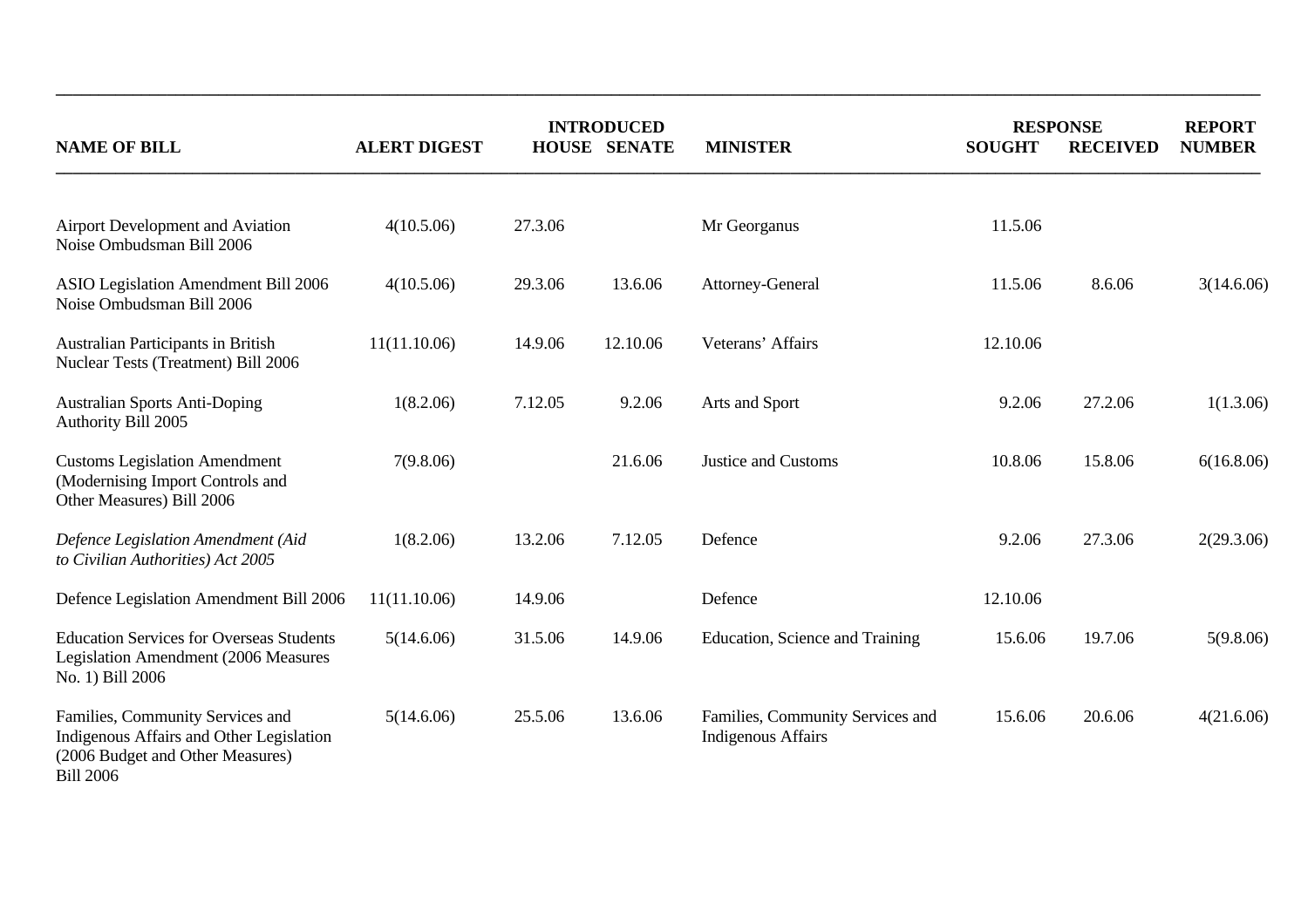|                                                                                                                                                  | <b>INTRODUCED</b>   |         |                          |                                                               | <b>RESPONSE</b> | <b>REPORT</b>   |               |
|--------------------------------------------------------------------------------------------------------------------------------------------------|---------------------|---------|--------------------------|---------------------------------------------------------------|-----------------|-----------------|---------------|
| <b>NAME OF BILL</b>                                                                                                                              | <b>ALERT DIGEST</b> |         | <b>HOUSE SENATE</b>      | <b>MINISTER</b>                                               | <b>SOUGHT</b>   | <b>RECEIVED</b> | <b>NUMBER</b> |
| Families, Community Services and<br>Indigenous Affairs and Veterans'<br>Affairs Legislation Amendment (2006<br><b>Budget Measures) Bill 2006</b> | 11(11.10.06)        | 14.9.06 | 11.10.06                 | Families, Community Services and<br><b>Indigenous Affairs</b> | 12.10.06        |                 |               |
| <b>Fuel Quality Standards (Renewable</b><br>Content of Motor Vehicle Fuel)<br>Amendment Bill 20060                                               | 10(13.9.06)         | 4.9.06  | $\overline{\phantom{a}}$ | Mr Katter                                                     | 14.9.06         |                 |               |
| Housing Loans Insurance Corporation<br>(Transfer of Assets and Abolition)<br>Repeal Bill 2006                                                    | 11(11.10.06)        | 13.9.06 | 11.10.06                 | Treasurer                                                     | 12.10.06        | 17.10.06        | 9(18.10.06)   |
| Law and Justice Legislation Amendment<br>(Marking of Plastic Explosives) Bill 2006                                                               | 10(13.9.06)         | 7.9.06  |                          | Attorney-General                                              | 14.9.06         |                 |               |
| Law Enforcement (AFP Professional<br>Standards and Related Measures) Bill 2006                                                                   | 4(10.5.06)          | 29.3.06 | 22.6.06                  | Attorney-General                                              | 11.5.06         | 20.6.06         | 4(21.6.06)    |
| Law Enforcement Integrity<br><b>Commissioner Bill 2006</b>                                                                                       | 4(10.5.06)          | 29.3.06 | 22.6.06                  | Attorney-General                                              | 11.5.06         | 20.6.06         | 4(21.6.06)    |
| <b>Migration Amendment (Designated</b><br>Unauthorised Arrivals) Bill 2006                                                                       | 5(14.6.06)          | 11.5.06 | --                       | <b>Immigration and Multicultural Affairs</b>                  | 15.6.06         |                 | Message Rep   |
| Migration Amendment (Visa Integrity)<br><b>Bill 2006</b>                                                                                         | 7(9.8.06)           |         | 21.6.06                  | Immigration and Multicultural Affairs                         | 10.8.06         | 10.10.06        | 8(11.10.06)   |
| Protection of the Sea (Harmful Anti-<br>Fouling System) Bill 2006                                                                                | 7(9.8.06)           | 22.6.06 | 7.9.06                   | <b>Transport and Regional Services</b>                        | 10.8.06         | 5.9.06          | 7(6.9.06)     |